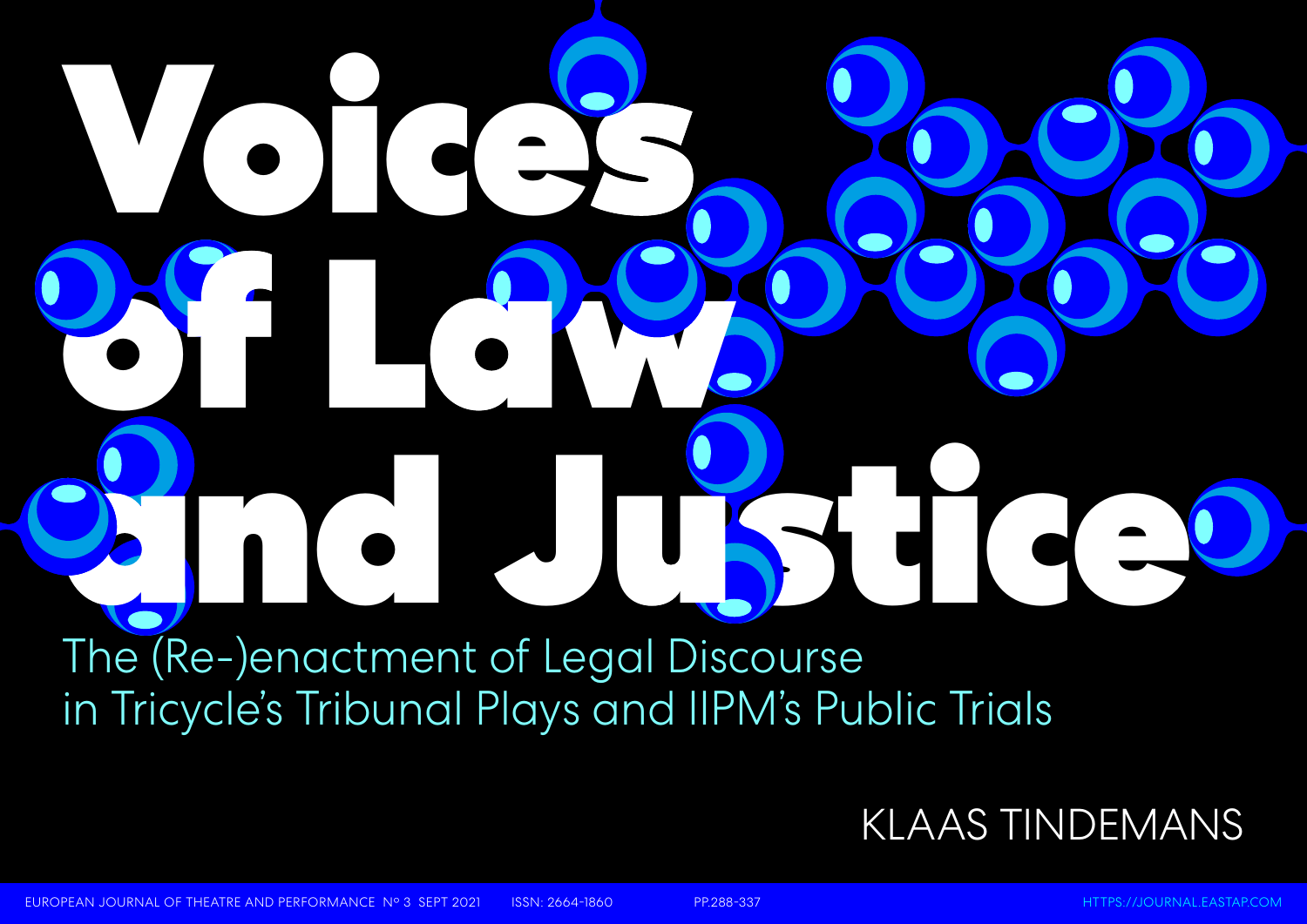# Summary

The Tricycle Theatre produced 'tribunal plays', staged re-enactments of public inquiries about the failings of the British political regime. Theatre director Milo Rau organised tribunals in Moscow — about artistic freedom — and East Congo — about violent economic exploitation. This contribution discusses the discourses of these performances, with John L. Austin's speech act theory as an analytical tool, including the fundamental critique (from Jacques Derrida and others) on this paradigm. This theory is also widespread in legal-theoretical analysis, which allows interesting comparisons. The analysis of representative scenes from these performances allows for the assessment of the 'felicity conditions' (Austin's term) that the characters/witnesses in the (re-)enacted tribunals try to define, in order to affirm their legal and bodily identity in complex political and societal contexts. Do these performances accept Austin's (dis)qualification of theatre and drama as 'parasitical' on presumably more real speech acts?

## Klaas Tindemans

Royal Institute for Theatre, Cinema and Sound (RITCS) Vrije Universiteit Brussel (VUB) *[klaas.tindemans@ehb.be](mailto:klaas.tindemans%40ehb.be?subject=)*

Ph.D. in Law, teacher and researcher at the Royal Institute for Theatre, Cinema and Sound (RITCS), Brussels, and at the Royal Conservatoire Brussels. As a dramaturge he worked with the Antwerp actors' collective 'de Roovers', with BRONKS, the Brussels youth theatre, and with directors Ivo van Hove and Lies Pauwels, among others. He wrote and directed the plays *Bulger* (2006) and *Sleutelveld* (2009). He has edited books about playwright David Mamet and theatre director Jan Decorte. In 2019 he published De *dramatische samenleving*. *Een politieke cultuurgeschiedenis*, a collection of his essays. His research interests and publications are situated in the field of political theory, legal theory, and performance/ theatricality.

**KEYWORDS** Tribunal play, legal performativity, speech acts, Tricycle Theatre, Milo Rau

# Résumé

Le 'Tricycle Theatre' à Londres a réalisé des 'tribunaux théâtraux', des reconstitutions d'enquêtes publiques sur les échecs du régime politique Britannique. Le metteur-en-scène Milo Rau a organisé des tribunaux à Moscou — sur la liberté artistique — et dans l'Est du Congo — sur l'exploitation économique violente. Cette contribution traite les discours de ces performances, ayant recours à la théorie des actes de parole (*speech acts*) de John L. Austin comme outil analytique, y inclus la critique fondamentale de ce paradigme (par Jacques Derrida et autres). Cette théorie est aussi bien répandue dans l'analyse théorique du droit, ce qui permet des comparaisons bien intéressantes. L'analyse de scènes représentatives dans ces performances permet une évaluation des conditions de félicité (*felicity conditions*, dans la terminologie d'Austin) que les personnages/témoins essaient de définir devant ces tribunaux (re-)constitués, afin d'affirmer leur identité juridique aussi bien que physique dans un contexte politique et sociétal compliqué. Est-ce que ces performances acceptent la (dis) qualification, par Austin, du théâtre et de la parole dramatique comme 'parasitaires' des actes de parole présumés comme plus réels ?

MOTS-CLÉS Drame judiciaire, performativité juridique, actes de langage, Tricycle Theatre, Milo Rau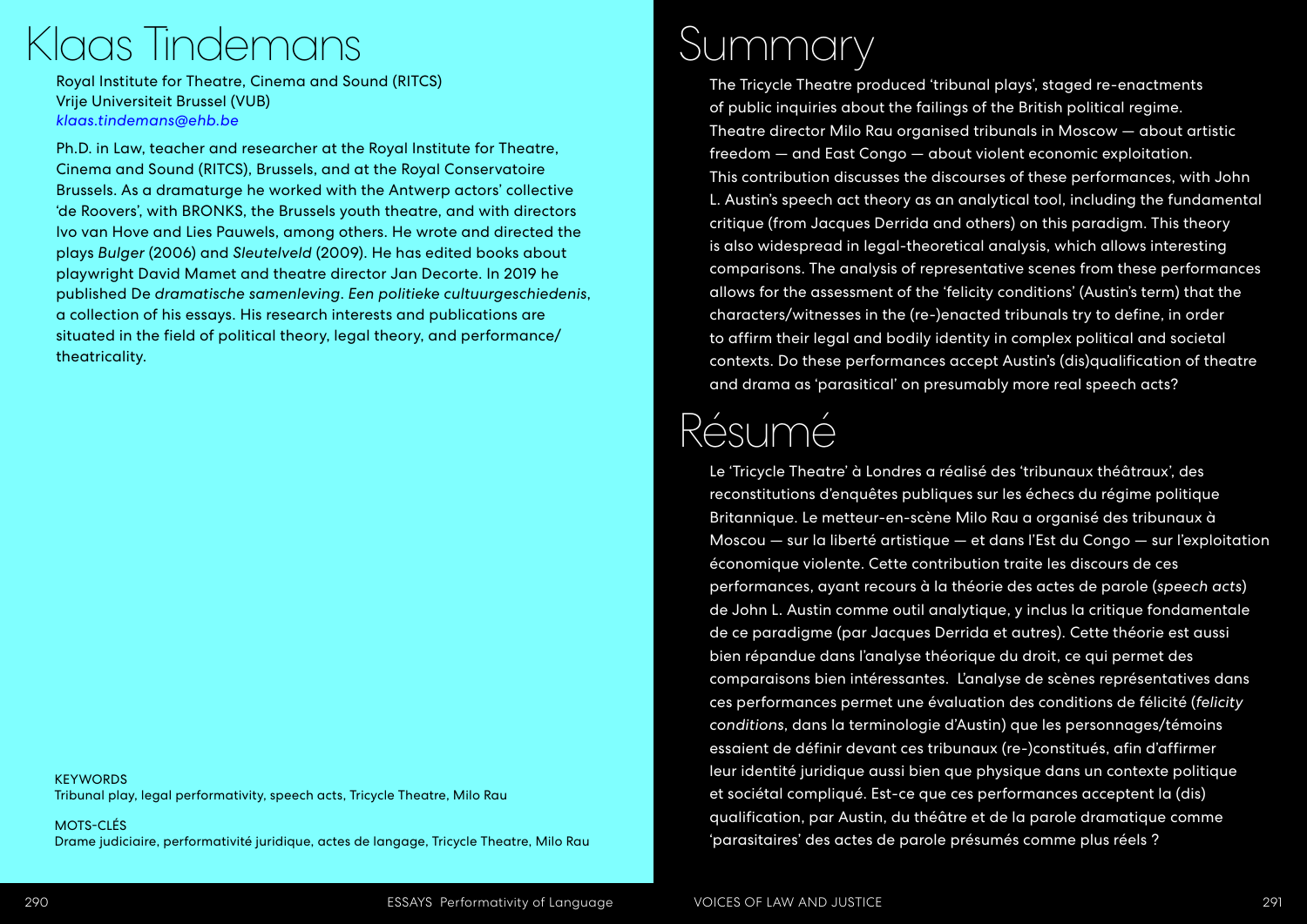

In the aftermath of the spectacular and highly televised O.J. Simpson trial in 1994, direct courtroom broadcast, theatrical re-enactments, and 'mock trials' became immensely popular, in the United States and beyond. The night court of New York City, an exhibition of the way in which the judicial system mainstreams the precarity and the underworld of Manhattan, became an attraction for alternative tourists. A report on this phenomenon reads as a review of a theatre performance (Scott 1999) and the lifestyle website Thrillist puts it on its must-see list (Reilly 2015). The blurring between theatre and performance, on the one hand, and the procedures of law and justice, on the other hand, is not that new. Film directors such as John Ford and Stanley Kramer documented the Nazi concentration camps, their footage being used as evidence at the Nuremberg trial in 1945-1946. This trial would prove exemplary for technological transformations in the judiciary (e.g., simultaneous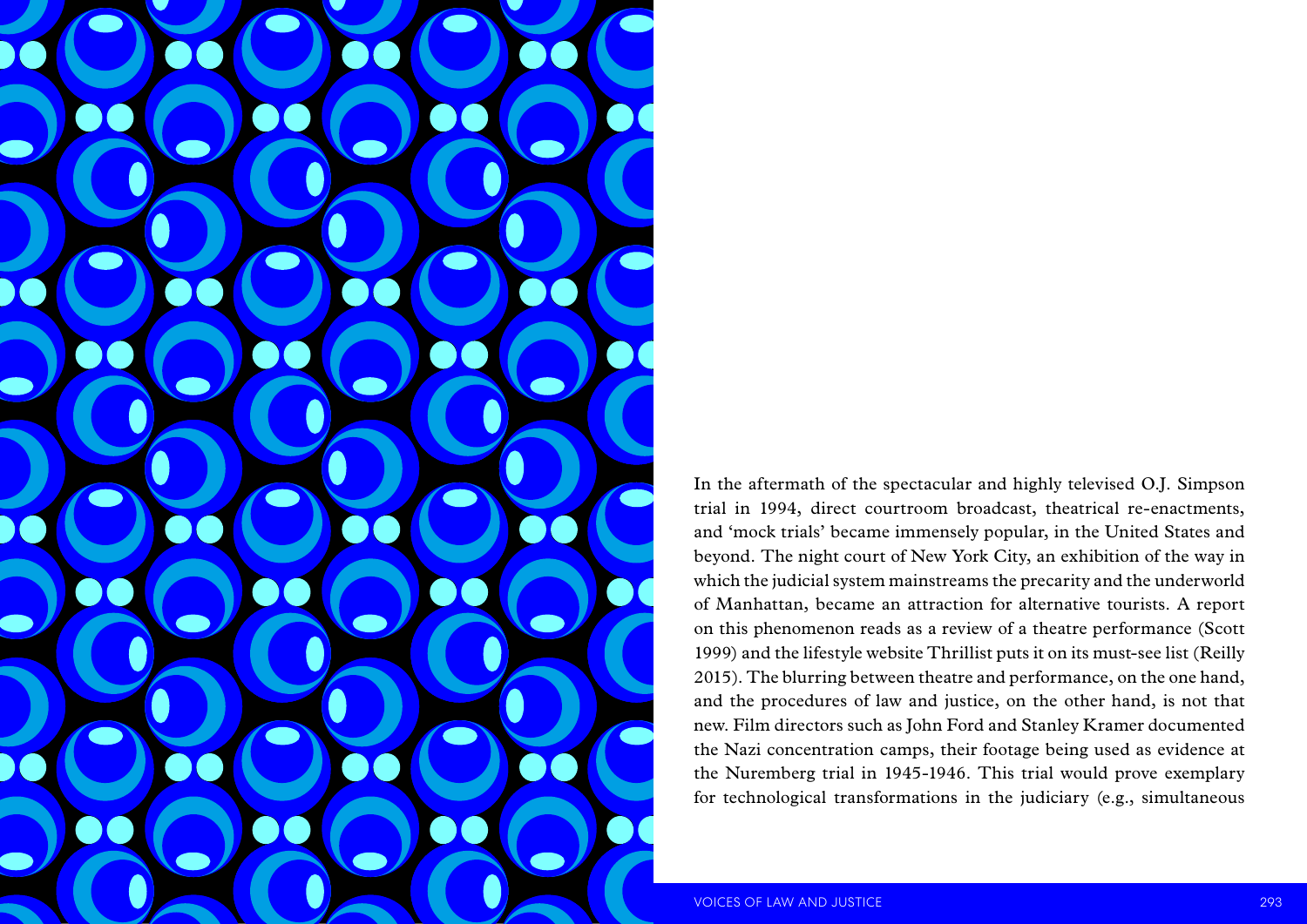Theatre, London, between 1994 and 2012. All of his plays deal with the scars of British society after Thatcher, with the participation of Prime Minister Tony Blair's government in U.S. President George G.W. Bush's Iraq War of 2003 as its low point (Brittain et al. 2014). A second corpus consists of the tribunal performances of the International Institute of Political Murder (IIPM) of theatre director Milo Rau, about censorship on contemporary art such as *Die Moskauer Prozesse* ('The Moscow Trials', 2013) (Rau 2014), and about the ongoing civil war in Eastern Congo such as *Das Kongo Tribunal* ('The Congo Tribunal', 2015) (Rau 2017). Most of Richard Norton-Taylor's plays are editions of previous judicial hearings.**<sup>1</sup>** Milo Rau and IIPM organise their own theatrical tribunals with 'real' lawyers and 'real' witnesses, even when Rau announces (and stages) clearly a theatrical environment for the proceedings. In both cases theatricality is a supplement to the textual or discursive materials, but in a very different way.**<sup>2</sup>**

No verdict, the judge is left alone, and remains silent in his humble role of 'witness of the witness'. The audience has taken over the role of the judge — that is Weiss' point (Boos 2014: 168-169).

To assess the supposed particularity of these tribunal plays and performances, I will rely on a set of analytic tools based upon J.L. Austin's speech act theory. Austin's theory allows (relatively) easy access to fundamental problems of performativity, as the poignant criticism of Jacques Derrida, Stanley Fish, Judith Butler, and many others in their footsteps, have demonstrated abundantly. Austin's term '(in) felicity conditions' (Austin 1962: 12-24) denotes the circumstances determining the successful performance of a 'performative' speech act — a speech act intended to cause actual effect in the material world. A speech act should take place within the framework of 'accepted

translation), an evolution that enhanced the theatricality of the procedure, as Cornelia Vismann argues. This theatrical character of mediatised trials about crimes against humanity can be seen continued and extended in the Eichmann trial in Jerusalem, in 1961, and in the Auschwitz trial in Frankfurt am Main, in 1963 (Vismann 2011: 241-270). In this respect, it might be argued that the upsurge of (documentary) courtroom drama in the 1960s, most outspokenly represented by *Die Ermittlung*, Peter Weiss' 'oratorio' about the same Auschwitz trial, constitutes a kind of reappropriation of the 'theatre of justice' by the theatre itself — on its own terms. *Die Ermittlung* ends with a shocking remark by accused #1:

accused #1 We ought to concern ourselves with other things than blame and reproaches that should be thought of as long since atoned for (Weiss 1968: 199)

Scholarly interest about the relationship between law and theatre goes in two directions: the theatricality of the judicial events themselves, and the (re)enactments of legal processes by the theatre. This contribution deals, in principle, with the last category: playwrights and theatre directors staging their narratives and their performances as tribunals, based on the formal requirements of legal procedure, but re-arranged to reach a maximal theatrical result — an artistic and a political result. A first collection is the series of 'tribunal plays' edited (not written, as he emphasises) by Richard Norton-Taylor, performed at the Tricycle

**1.** There is one notable exception: *Called to Account* stages a fictitious indictment of Tony Blair for his alleged aggression with regards to the war in Iraq, based upon interviews with

**2.** Milo Rau also staged an imitative tribunal play, in 2009, with *The Last Days of the*  procedure, but also of a historical event that continues to haunt the present (Le Roy 2017).

actual witnesses (Kent and Norton-Taylor 2007).

*Ceaucescus*. This play constitutes a 're-enactment', minute by minute, of a 'legal'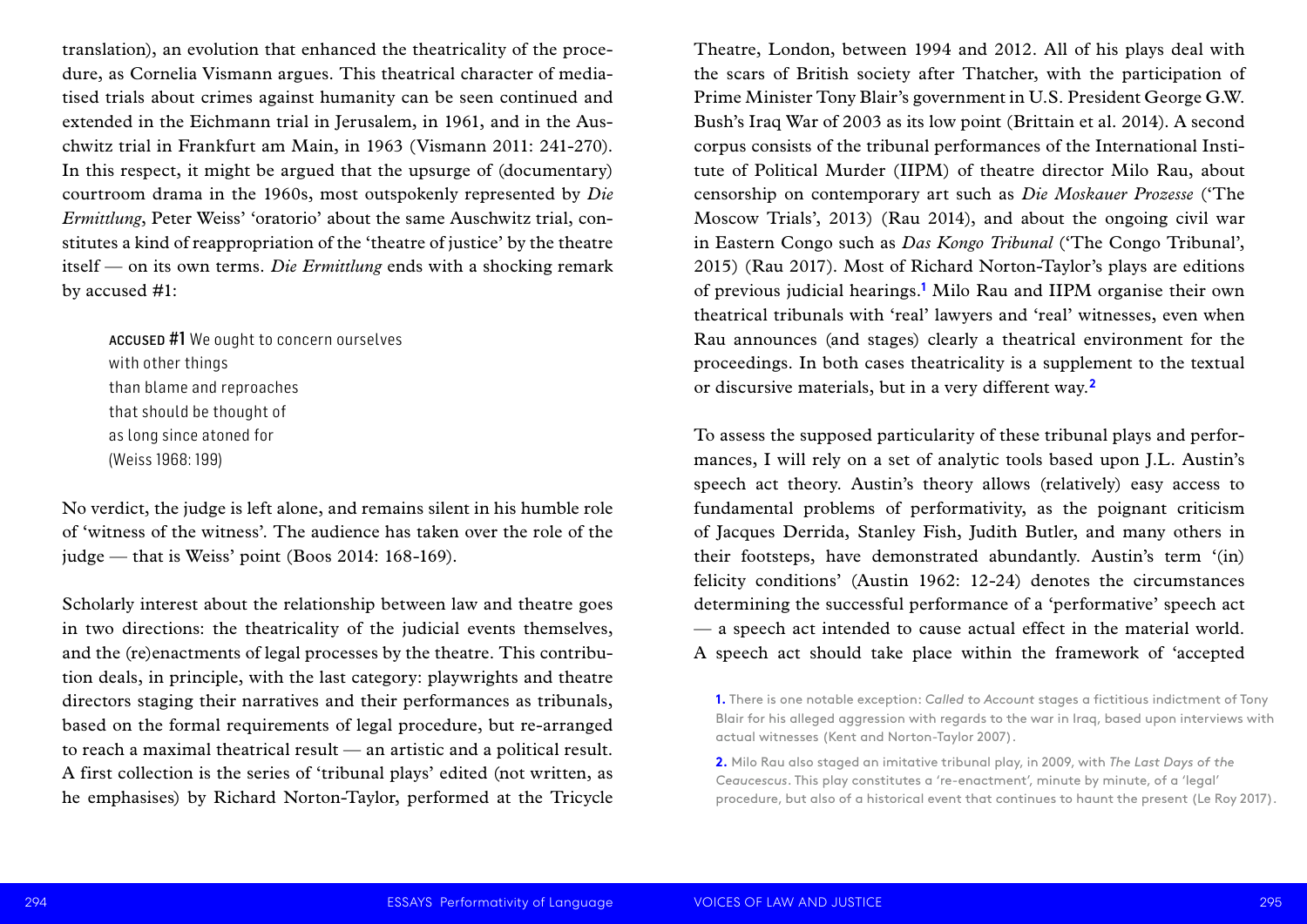a cultural force might even help us to understand the performative nature of legal and theatrical discourse (Pellegrini and Shimakawa 2018: 104).

This article will try to identify some of the 'felicity conditions' of the aforementioned collections of drama, including the supposedly 'parasitical' nature of legal discourse in tribunal plays/performances. 'Parasitical' means here that the re-enactment creates an illusion of justice. In an exaggerated Austinian reasoning, this would mean that the performance imitates the 'felicity' of a legal speech act, that it suggests a 'felicity' (or justice) on its own terms, that it undermines the constitutional monopoly of the judiciary and, at the end of this slippery slope, that it would silence the voices of justice itself. The actual analysis will not end up in this Platonic deadlock, but it will meet, inevitably, fundamental issues of legal and theatrical performativity. Stanley Fish says that, on closer look, the difference between, on the one hand, the 'serious' physical world that the law pretends to describe and to standardise, and, on the other, the 'non-serious' world of (documentary) drama appears to be more of degree than of kind or substance (Fish 1980: 231-244). In terms of audience response and societal impact beyond the 'felicity' of the speech acts themselves, the distinction between these discourses might be quite subtle, without underestimating the violence of the law nor overestimating the sustainability of theatre.

This article is divided into three sections. The first section situates the *corpus* of performances in the larger framework of the tribunal as a form of documentary theatre, considering the track records of, respectively, Nicolas Kent's Tricycle Theatre and Milo Rau's IIPM. Secondly, a theoretical section sketches the landscape of speech act theory and performativity, insofar as it is relevant for law and performance as connected discursive practices. Before conclusions, representative excerpts from the plays will be analysed, in a third and final section, applying theoretical insights to the performance material.

conventional procedures having a certain conventional effect' and this actual context should match with these conventions (Austin 1962: 26). Therefore, every speech act must correctly execute the procedure, and all the participants should share the intentions and respect the consequences of the performatives, according to their role and function in the procedure. A trivial utterance such as 'Bring the laundry inside, honey, it's going to rain' (a request) meets these conditions, although legal speech acts allow better, at first sight, this analytical approach. That is because Austin's conventional procedure and conventional effect are the explicit subjects of legal discourse itself. So-called proceduralism — a rigid adherence to legal procedures — even thrives on the manipulability of these conventions.

The '(in)felicity' of the legal-procedural conditions is most often the heart of the legal conflict. The felicity conditions of a theatrical (speech) event are clearly of a different nature, as the performative consequences are fundamentally different. In theatre, the consensus on the 'felicity' of a performed speech acts is never as straightforward as in a judiciary context: when a judge sends an accused to jail, he will be sent to jail. Theoretically at least, since, strictly speaking, the 'felicity' of the speech act does not depend on the actual action: an extradition of an undocumented migrant  $-$  i.e., the words of the warrant, validated by a competent officer — is felicitous, in Austin's logic, even when this person goes into hiding. Speech act theory itself cannot tell anything about the success of a request, a promise, an order, or any other 'strong' speech act: the consequences are contingent. The same goes obviously for the consequences of theatrical performances: nobody can be sure if the spectator will or will not change the world or even her/his worldview, after leaving the theatre. One should take care, however, not to subscribe too easily Austin's own qualification of drama — 'mock' speech acts by actors — as 'parasitic' upon normal use of speech, as 'etiolations' of language (Austin 1962: 22). Moreover, 'parasitism' as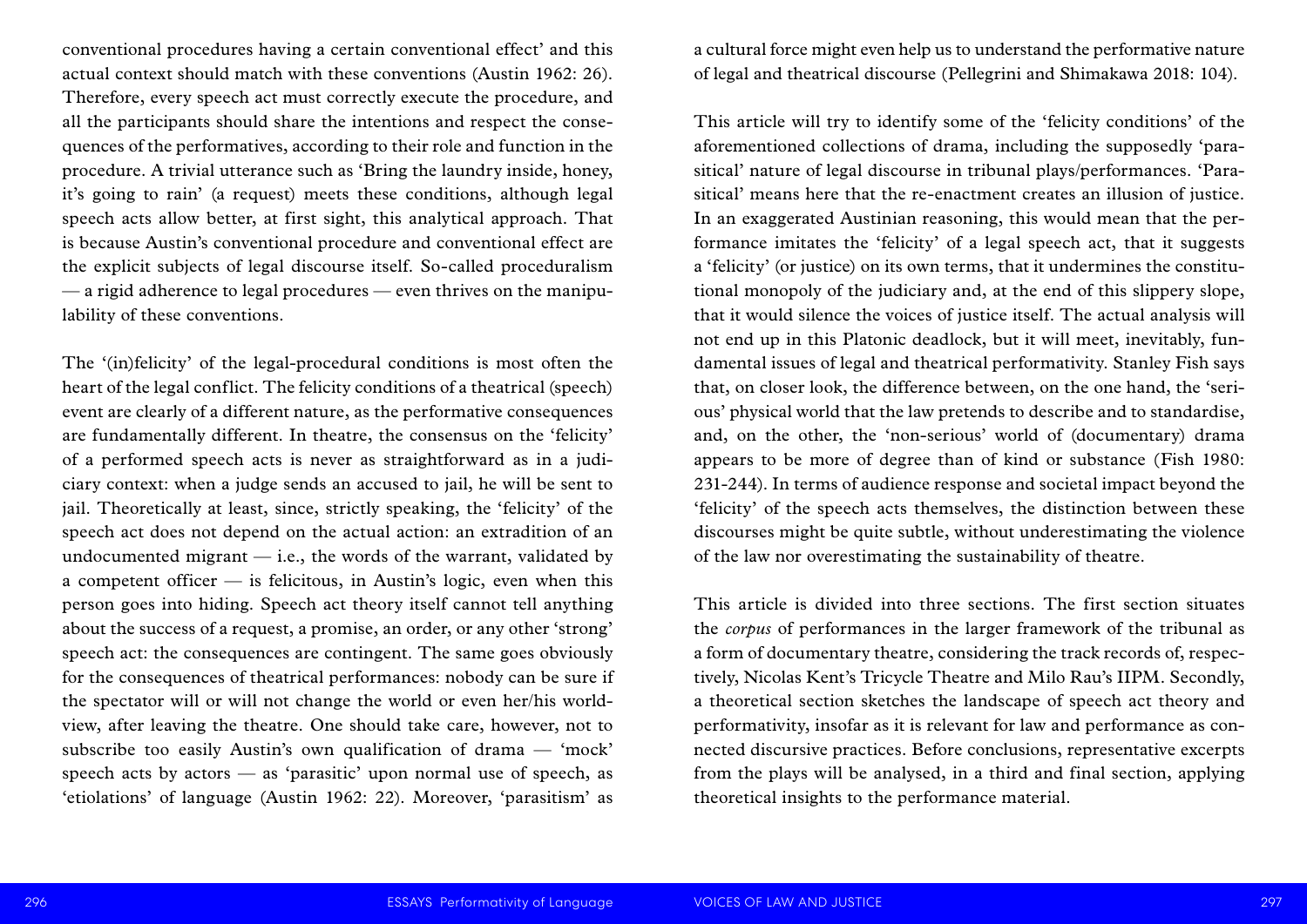determine more clearly both differences and commonalities in the 'felicity' of these performative discourses.

The tribunal plays of the Tricycle Theatre, produced at the initiative of its artistic director Nicolas Kent, constitute one of the most elaborate corpuses of the 'imitative' type.**<sup>3</sup>** Apart from Richard Norton-Taylor's texts, the Tricycle tribunal plays included productions that could better be qualified as 'testimonial plays' (Brittain et al. 2014). They are based upon interviews that writers Gillian Slovo and Victoria Brittain conducted with witnesses of the events — 'from spoken evidence', as their subtitles say. *Guantanamo 'Honor Bound to Defend Freedom'* (2004) about British detainees in Guantanamo and *The Riots* (2012) about the looting spree in England in the summer of 2011 are examples of such plays. With the exception of *Nuremberg* (1996) and *Srebrenica* (1996, edited by Nicolas Kent), these hearings deal with British homeland issues: arms traffic (*Half the Picture*, 1994), police racism (*The Colour of Justice*, 1999), the Iraq War (*Justifying War*, 2003, and *Tactical Questioning*, 2011), and the 'troubles' in Northern Ireland (*Bloody Sunday*, 2005). The hearings are 'public inquiries', initiated by a government minister, based upon ad-hoc legislation and, since 2005, on the Inquiries Act, with or without judiciary powers such as subpoenaing (Institute for Government 2018). Most of them are concluded with a list of recommendations for government and administration, some of them become politically very sensitive. The severe conclusions of the Scott inquiry (arms traffic to Saddam Hussein's Iraq) lead to an enforced vote of confidence for the government of Prime Minister John Major. Meanwhile, the Hutton

It is possible to write a comprehensive history of the Western theatre by taking tribunal drama as an anchor point, from Aeschylus' *Eumenides* (485 B.C.), over William Shakespeare's *Measure for Measure* (1604), until Bertolt Brecht's *The Caucasian Chalk Circle* (1944) and Arthur Miller's *The Crucible* (1953). They all use the iconic form of the judicial process to make a point about political power, about sovereignty even, and about the different ways that different layers of society perceive, use, and manipulate the force of law. Doubts about the suitability of legal procedure as a dramaturgical blueprint have been expressed since Aeschylus (Tindemans 2005). In a mirroring argument, the theatricality of the legal process itself has been criticised, most notably in Hannah Arendt's report on the Eichmann process (Arendt 1964/2011: 26-32). Contemporary tribunal plays can be situated between two extremes: the seamless imitation and the activist performance. A caricatural example of the first variation is the historical mimicry of the Scopes or 'Monkey' trial in Dayton, Tennessee wherein a yearly re-enactment of the infamous indictment of a teacher of evolution theory is mixed with a bluegrass music contest (Scopes Festival 2020). Chokri Ben Chikha's *The Truth Commission* (2013), about colonialism in Belgium's world exhibitions in the  $20<sup>th</sup>$  century, provides a good example of activism (Ben Chikha 2017; Tindemans 2016). For this analysis, performances are chosen which also cover both ends of this specific repertoire. The Tricycle tribunal plays are, in text, cast, and design, careful imitations of real hearings, in a replicated courtroom configuration. The IIPM tribunals, in contrast, create their own jurisdictional realities, in discourse and space, with pseudo-legal procedures and outcomes — and activist intentions. The contrast is interesting, since it allows us to

## Tribunals as Documentary Theatre

**3.** Norton-Taylor's editing of the raw transcripts of official hearings reminds of Eric Bentley's pioneering *Are You Now or Have You Ever Been* (1973), a 'theatre of fact' about the interrogations of Hollywood directors, screenwriters, and actors, by the (anti-communist) House of Un-American Activities Committee (HUAC), between 1947 and 1952. Bentley justifies his 'arrangement' of the hearings, sometimes against chronology, with the 'principal shock effect' he wants to achieve: the perception of 'knavery' and 'folly' amongst all the participants, on both sides of the bench (Bentley 1972: X).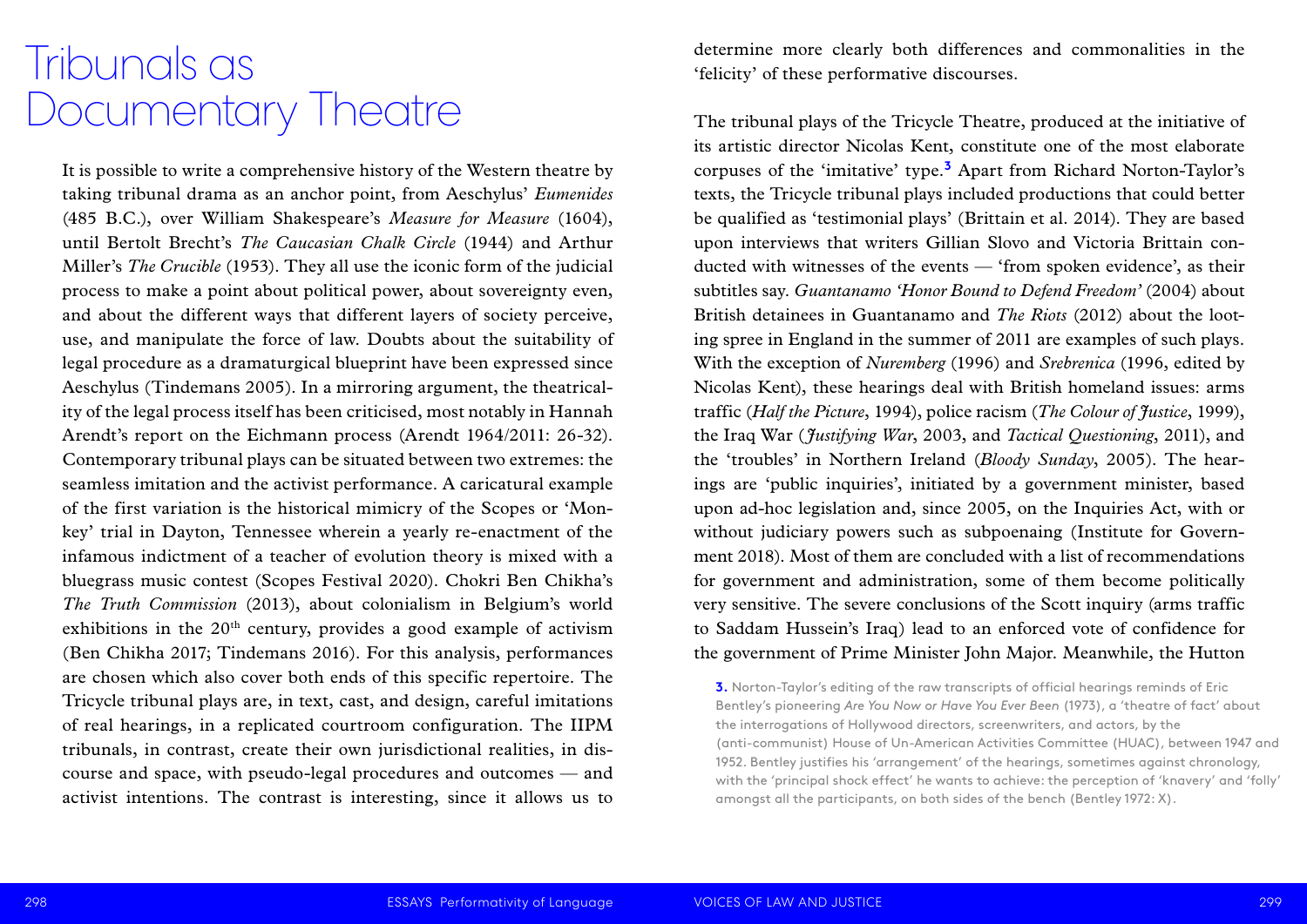A 'forensic aesthetic' implies primary orientation toward the language, speech, and gesture of those under (quasi-)legal scrutiny and that operation comes close to Brecht's *Historisierung* ('historicization'). In Brechtian theory, historicization means that one social system, in its development, is looked upon from the viewpoint of another, possible (utopian) social system, in order to demonstrate its contingency, that is, the variable character of the connection between human beings and their social environment (Brecht 1967a: 652). As the courtroom and the theatre belong to very different social (societal) systems, the forensic transposition is comparable. Moreover, the impact of the play is supposed to depend upon the transparency and the opacity of the characters' relationships with the scrutinised 'real' matter, without 'theatrical' bypasses (or teasers) (Feldman 2018: 13). For *Half the Picture*, the first play of the series, Kent and Norton-Taylor asked playwright John McGrath to write short monologues for an arms trader, an economist, a Palestinian, and a Kurd. Kent wanted 'to spruce up' the performance, anxious that the audience would not swallow the 'static' and 'wordy' piece, as Norton-Taylor told. Critics praised McGrath's inserts for providing a larger political and humanitarian context, but Alan Clark, a minister of state involved in the scandal that the Scott inquiry was supposed to clarify, saw these interventions ('soliloquies of Joan-Littlewood-Memorial-Plaque kind') as biased ideological framing (Megson 2009: 201-202). However, the 'dry' inquiring dialogues happened to be the keystone of the play's success, also due to characters such as chief inquisitor Presiley Baxendale. She had to confront all the arrogance, the deceptiveness, and other vices of the British regime — with the hearing of Lady Margaret Thatcher, former Prime Minister, as its highlight (Stoller 2013: 137-138). Norton-Taylor, who was incidentally *The Guardian*'s security editor until 2016, emphasises that the 'impersonation' of the facts, by actors aiming at verisimilitude, is more effective at contextualising the 'truth behind the Whitehall walls' than the written word: 'The experience of watching [...] involves empathy for the victims [...][and] the search for truth and

inquiry (the 'sexing up' of Saddam Hussein's immediate threat for Great Britain) according to many observers 'whitewashed' deceptive collusions between the Blair cabinet and defence specialists (Cozens 2004). The inquiries were presided by senior Law Lords, and they practiced a procedure of forensic hearing, but with fewer formalities: a chairman to the inquiry, counsel to the inquiry and to the parties involved (defendants, identifiable victims, witnesses), cross-examinations. Norton-Taylor says that inquiries, as distinguished from trials, better suit his explicit intention to reveal the truth. They do not just state the facts, but they also expose 'the attitude of mind, the intellectual sub-culture, of individuals in positions of power and authority' (Norton-Taylor 2008: 113-114).

Norton-Taylor's tribunal plays, especially those dealing with Iraq, focus on the (alleged) perpetrators, on those persons — politicians, civil servants, businessmen, experts — who, based on their daily dealings with the cases under scrutiny, are supposed to bear responsibility concerning possible misdemeanour. In Tricycle's testimonial plays of Gillian Slovo, which are based upon her own research and which do not imitate a realistic courtroom situation, those staged as victims (or bystanders) — young British Muslims suspected of terrorism and sent to Guantanamo, or people involved in the 2011 England riots get much more attention. Alex Feldman, observing this contrast, refers to the post-Eichmann debate about the theatricality of the courtroom (Feldman 2018: 5-6) — I already mentioned Hannah Arendt's critique in this respect. Arendt suggests elsewhere, analysing the dynamics of the French Revolution, that a focus on the 'pathos' of victims, on pity with their individual misery, risks unleashing violent, inhumane reactions, in the name of humanitarian ideals — as the example of Robespierre has abundantly shown (Arendt 1963/1990: 92).

Arendt's position has been ascribed to her sympathies for Bertolt Brecht's epic theatre (Horsman 2011: 15-17), and this might make sense.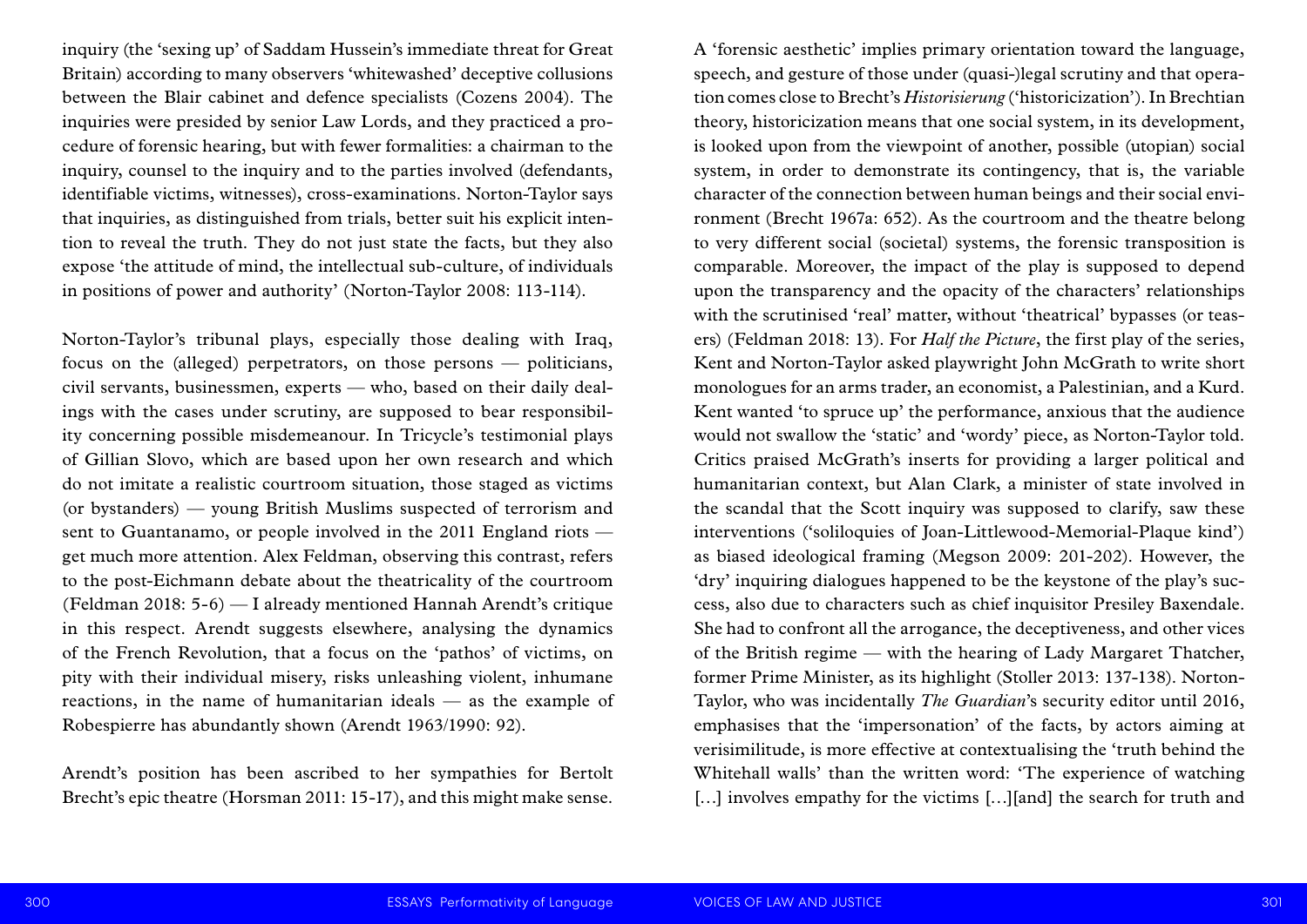

David Michaels as Alastair Campbell in *Justifying War – Scenes from the Hutton Inquiry*, 2003 Directors: Nicholas Kent and Charlotte Westenra © Tristram Kenton – Kiln Theatre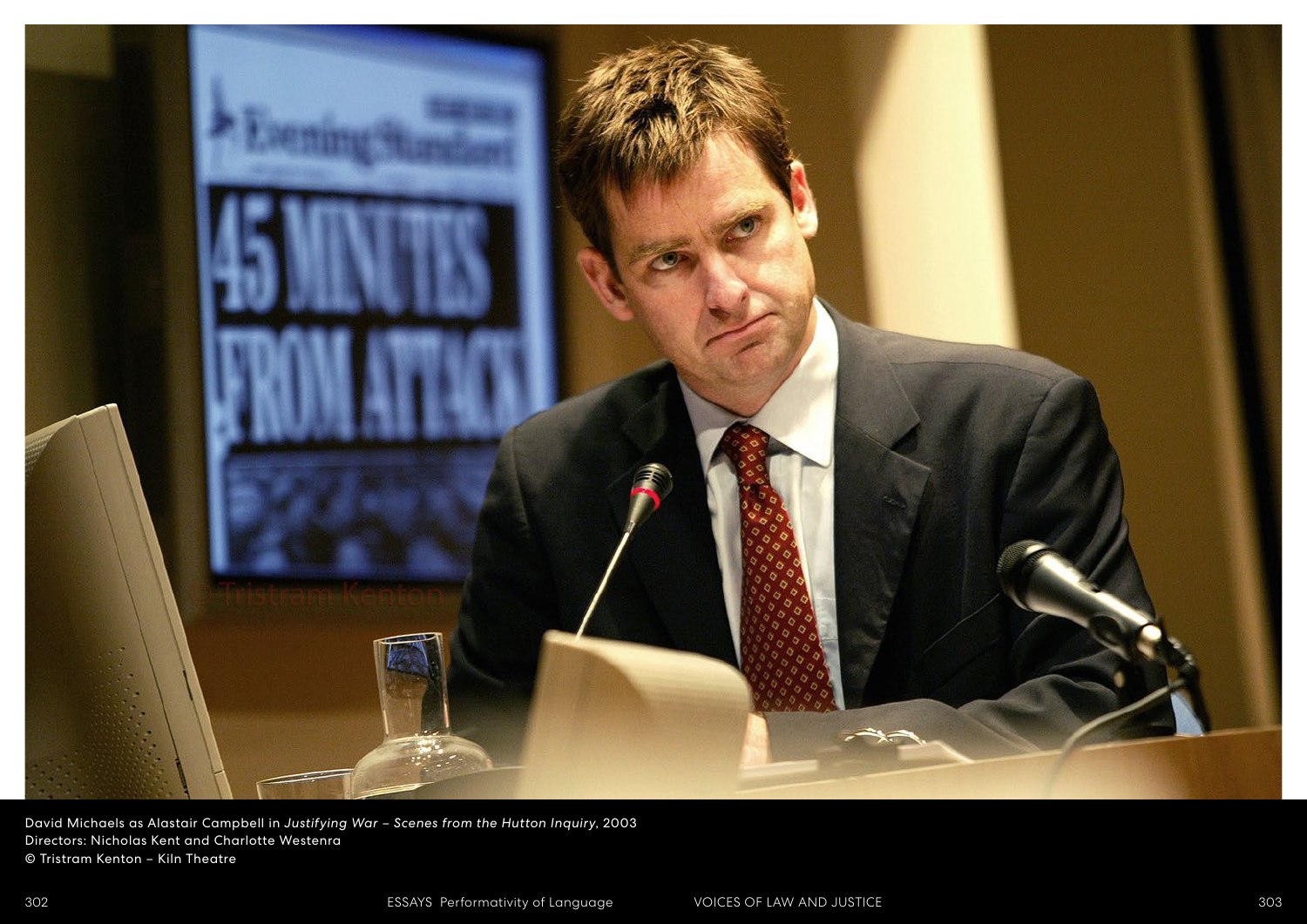the participants — lawyers, witnesses, and an engaged audience — to 'turn the theatrical space of possibilities for the law, in an unmediated and unconscious way, into a space of realities' (Bossart 2017: 11). What kind of discursive (and linguistic) strategies can be conceived to approach this ambition? Moreover, Milo Rau acknowledges in his opening speech that the jury is cast according to the logic of discourse, not the logic of judgment (Rau 2017: 58). The trials themselves, in Congo and in Moscow, avoid open confrontations; their dramaturgy is not more polemical than the 'agonistic' nature of jurisdiction itself. As Christine Wahl says, Rau 'boils down' (*herunterkochen* in German) the heated conflicts to transform them into a situation of collective experience and reasoning: the creation of an *agora* (Wahl 2014: II). He does so by underlining continuously the artificial character of the proceedings, most simply by being present himself as Milo Rau, theatre director.

In the Tricycle tribunal plays, actors imitated meticulously the lawyers and witnesses they embodied in terms of linguistic accent, body language, and attitude. Rau worked with real lawyers and experts sometimes politically active — with actual witnesses and defendants, and with a jury (experts in Congo, laymen and women in Moscow), which underscored, paradoxically, the artificiality of the performative situation. Here the lawyer 'plays' the lawyer, they expose and historicise themself. This radical choice leads to a debate about the security of the event — in both cases, the national regime was suspicious — and more specifically about witness protection. Pragmatic remarks about care for the safety of the witnesses after the tribunal and about perceived bias possibly leading to repression turned into a debate about the mere right to use artistic means to deal with potentially violent political conflicts, especially when this 'artefact' is performed in the high-risk area itself (Geenen and Tyteca 2018). Rau replied, apart from a factual refutation of supposed unsafety, that artistic interventions, even when there is no blurring between 'facts' and 'fiction', are always situated on a symbolic

the exposure to injustice […] places a corporate responsibility on the audience to acknowledge that injustice' (Norton-Taylor 2008: 123-124).

The tribunals Milo Rau and IIPM created in Moscow (*Die Moskauer Prozesse*, 2013) and in Bukavu/Berlin (*Das Kongo Tribunal*, 2015) seem hard to compare with the Tricycle tribunal plays. Milo Rau dived both times into the heart of the actual conflict: the Sakharov human rights centre in Moscow, the exact location of the first religion-inspired attacks on 'blasphemous' contemporary art, and Bukavu, capital of the Congolese province of South Kivu, ravaged by civil war and reckless exploitation of precious minerals. Very diverse situations, but the configuration was essentially the same, with a hearing of actual parties in the conflict, a symbolic place — a human rights centre, a theatre of a Jesuit college — but a different legal framework. In Moscow, three trials concerning blasphemy (two art exhibitions and the short-lived performance of Pussy Riot in the Cathedral of Christ the Saviour) were re-opened and ended with a new 'mock' verdict, in Bukavu (with a sequel in Berlin) hearings about three cases about abuses of economic power in the mines took place, with a comprehensive political decision and no individual or corporate convictions.

Milo Rau's tribunals put the stakes high. His adviser Rolf Bossart endorsed the remark, in the weekly magazine *Die Zeit*, that 'when politics resign, only art can help' (Bossart 2017: 8). Bossart compares the actual exercise of this tribunal with Brecht's 'good judge Azdak' in *The Caucasian Chalk Circle*. This 'mock trial' dealt with the extremely complicated intertwinements between East Congo's richness in raw materials, the misty presence of international economic forces, the aftermath of the genocide in Rwanda, and the incoherence of political society in Congo in general — all factors contributing to violent chaos. The law is only represented symbolically, that is, no conclusion (adjudication) has any effective consequences. But this structural weakness allows precisely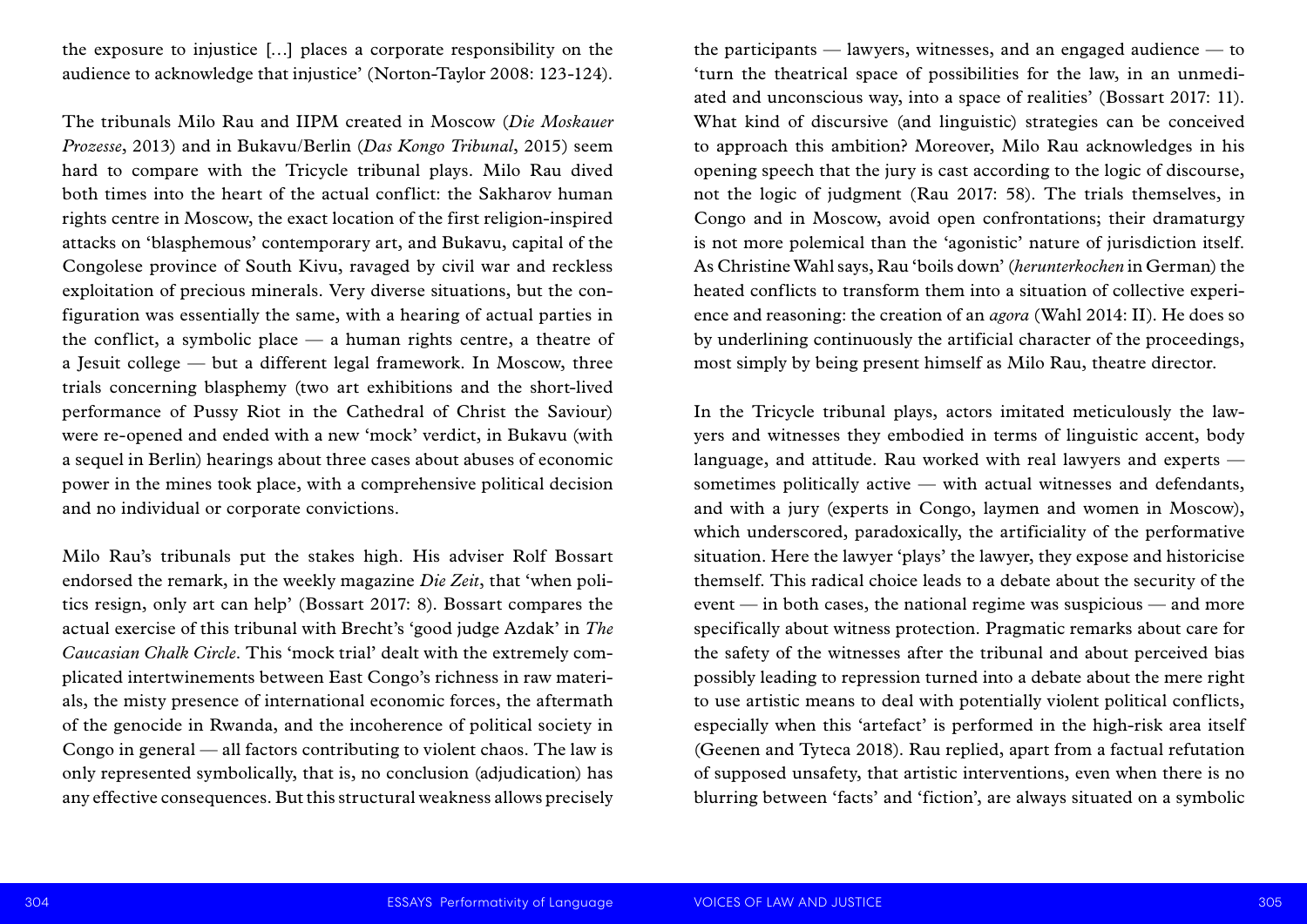the interrogated person has overcome the resistance to confess, does not validate automatically the factuality of his or her utterance (Brooks 2000: 117). One of the first references to the (performative) solidity of the law, in Austin's theory, runs here against some ambiguity.

A linguistic theory built upon the supposedly firm ground of the law — that is, normativity itself — happens to be an important source for performance theory, and especially for the concept of 'performativity', as coined by Judith Butler (Butler 1997: 24-25; Butler 1990/1999: XV-XVI) — despite the fact that Austin's theory evinces 'parasitic', pseudo-performative speech. Austin's theory starts with distinguishing 'performatives' and 'constatives': a 'performative' is a speech act that cannot be qualified as true or false, but only as 'felicitous' (happy) or 'infelicitous' (hollow). Performatives can be broken down into three elements: the *locutionary* act, i.e. the mere utterance of a sign in speech, meaningful or not; the *illocutionary* act, i.e. the change performed by the speech act as such; and the *perlocutionary* act, i.e. the effect that the speech act has, independent of the intentions of the speaker. Speech act theory is foremost interested in the *illocutionary* aspect (Austin 1962: 103) since the forces mobilised there belong (almost) completely to language/speech itself. Here words bind the subject: the promise, including its legal value, is the kind of speech act Austin elaborates. He refers, ironically, to Euripides' tragedy *Hippolytos*, to distinguish the objective binding from the subjective intention, thus resulting in *illocutionary*  success, but in *perlocutionary* misfire: the moralist can qualify this as a failure, from the context, but the linguist sees/hears a 'felicitous' speech act (Austin 1962: 9-10). Stanley Fish analysed Shakespeare's *Coriolanus* from an 'Austinian' point of view, and he concluded that its dramatic effect lies in the tragic failure of the speaker/character (Coriolanus) to invest enough in the illocutionary authority which should make his speech act, his promise or his command, binding for the audience: the Roman citizens want to see him as a statesman, who respects the

level — and are thus unsatisfying, by definition (Rau 2018). Again, it's the responsibility of all the participants to turn a space of possibilities into a space of realities. But how can you exclude the realism — i.e., imminent danger, risk of violence — about the political and social endeavour from the discourse that is supposed to initiate the larger objectives, outside the realm of art? Of course, Rau takes care of this translation, but one should see what it actually means, in the performances.

In order to analyse the performative value of a few snapshots from the Tricycle tribunal plays and IIPM's trials, in their own dramaturgical context, it is necessary to give attention to the notion of the 'performative', an essential concept in linguistic-pragmatic, legal, and theatrical discourse. Austin himself illustrates the idea of 'performative utterances', as a category of 'speech acts', by referring to the law. Under American law, a report of what someone else said is admitted as evidence, because this utterance is not so much a report of something this person said (hearsay is not admissible as evidence), but rather something this person *did*, an action (Austin 1962: 13). However, this example does not clarify what kind of action — e.g., deceptive or trustworthy — is meant, which is obviously an important qualification. Peter Brooks remarks that within a confession, for a long time considered as the strongest evidence thinkable in forensic situations such as police interviews, speaking *of* guilt should be strictly distinguished from speaking *the* guilt. A psychoanalyst also makes this distinction in a therapeutic situation, when the analysand confesses. In a forensic context too, the fact that

## Speech acts, Performativity, and the Theatre of Law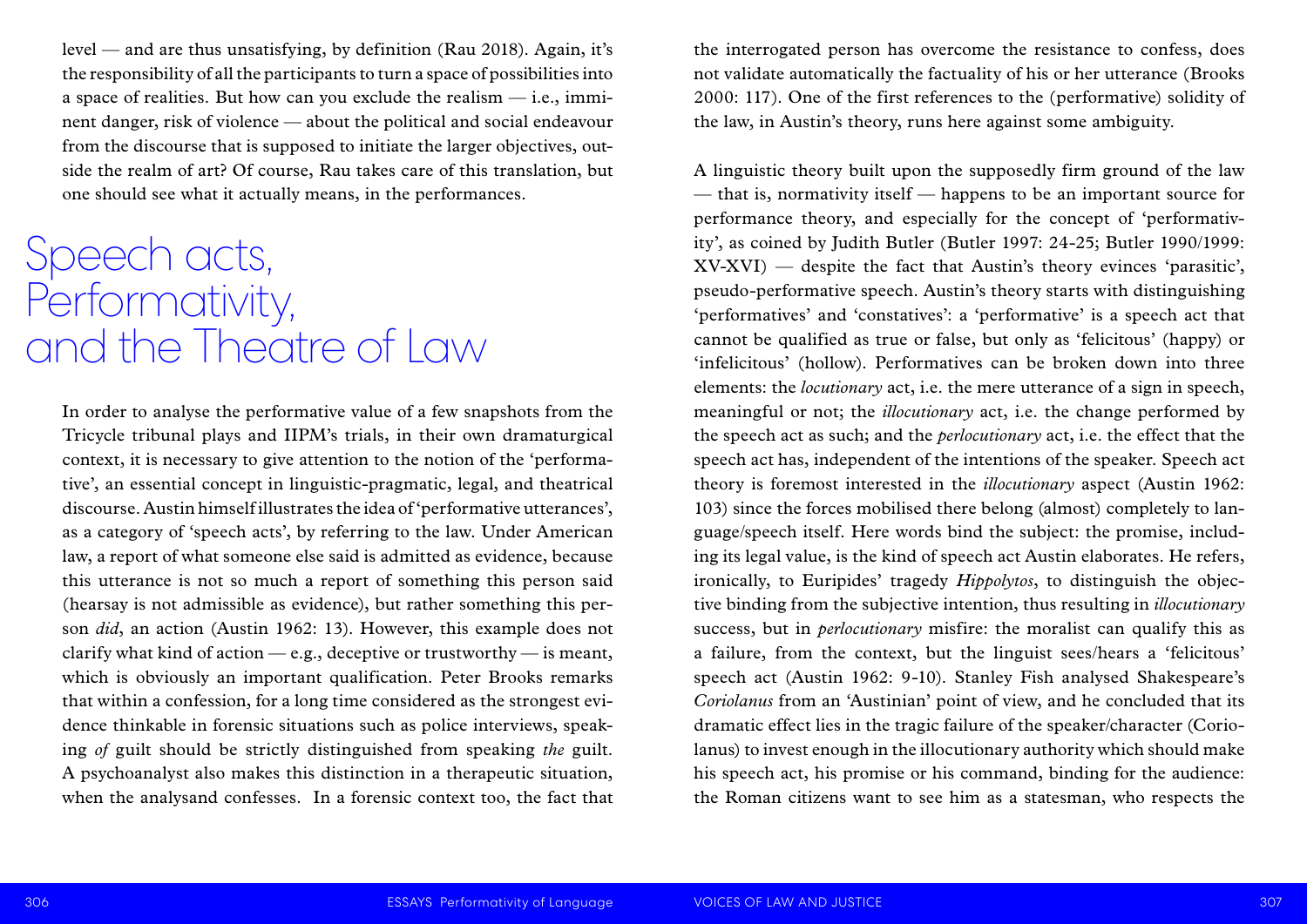insistence on (subjective, conscious) intention (Derrida 1972b: 388- 389). The 'truth value' of the constative is irrelevant in the performative, but, as Austin himself acknowledges, the validation of this 'truth value' or factuality depends as much on the context — loaded with normativity, with rules defining meanings — as the felicity of a performative (Austin 1962: 142-143). Stanley Fish even notes that the philosophical distance between Derrida and Austin is small, and not so irreconcilable as John Searle, Austin's fellow speech act theorist, suggests (Searle 1977: 198). Their crucial distinction lies of course in the abyssal nature of 'infelicity', as Derrida continues to emphasise (Fish 1989: 57-66). In *Force de loi*, he concludes that 'every constative utterance relies, at least implicitly, on a performative structure ("I tell you that, I speak to you, I address myself to you to tell you that this is true, that things are like this, I promise you or renew my promise to you to make a sentence and to sign what I say when I say that, tell you, or try to tell you the truth," and so forth)' (Derrida 1990: 969).

Two final remarks, helpful to an analysis of tribunal theatre, can be made about theatricality/performativity. Julie Stone Peters shows how the emphasis on theatricality in jurisdiction and jurisprudence, put forward by Pierre Legendre, complements Derrida's abyssal iterability of (legal) authority (Peters 2008: 188-191). Legendre says: 'Les grands interdits se fondent et déploient leurs effets non seulement par des énoncés juridiques explicites, mais avant tout moyennant des formes et des mises en scène qui ont pour caractéristique de déborder la parole. La théâtralité nécessaire au fonctionnement de la normativité manie l'imparlable' (1989 : 25).**<sup>4</sup>** This theatricality, close to ritual, reveals the law as an institutional play of images and accomplishes even more: one

conventional rules, but Coriolanus relies on (his own) independent values (Fish 1980: 205-206).

This 'misfire' reveals two difficulties on which Jacques Derrida, criticising Austin, focused: the (conventional) authority of the subject/speaker, and the difference between constative and performative utterances, already problematised by Austin himself (Austin 1962: 133-147). The convention/authority, which determines the felicity of the illocutionary act, is rather indeterminate for Austin, except the citation of the law. As such it is difficult, says Derrida, to generalise this condition. This lack of clarity about context and reference of a speech act could better be conceived as a necessity, and not as an accident (Derrida 1972b: 385). This structural feature, combined with Austin's aversion to the 'parasitism' of the actor, has the consequence that Austin's logic of speechas-an-act should be reversed: the (conventionally authorised) subject/ speaker does not produce the speech act, but the speech act brings forth (or 'performs', in Butler's logic) the subject. Speech, and communication in general, is based on 'iterability': words and their meanings are continuously repeated — and this is fundamentally different from citation, which is non-committal. Tracing back the origin of this semiosis leads to nowhere, except 'mystique'. Now this risk — of falling into the abyss of infinity, time and again — can be excluded or confronted, but then the performer/speaker meets the moment where authority can only be authorised by itself: violence, in other words (Derrida 1990: 934-937). Derrida tries indeed to retrieve this moment in his bilingual essay *Force de loi/Force of Law*, insisting on the arbitrary foundational act which takes place in every legal case, the judge (or jury) being haunted by the 'spectre of undecidability' (Derrida 1990: 1020-1024).

In his second critique on Austin — the constative/performative distinction — Derrida points again to the principle of iterability, which explains better the linguistic character of illocutionary force than Austin's

**<sup>4.</sup>** 'The great proscriptions are founded in and deploy their effectivity not only by explicit legal statement, but before anything in mediating forms and mises-en-scene, going beyond speech. The theatricality necessary to the functioning of normativity manipulates the unspeakable.' (My translation)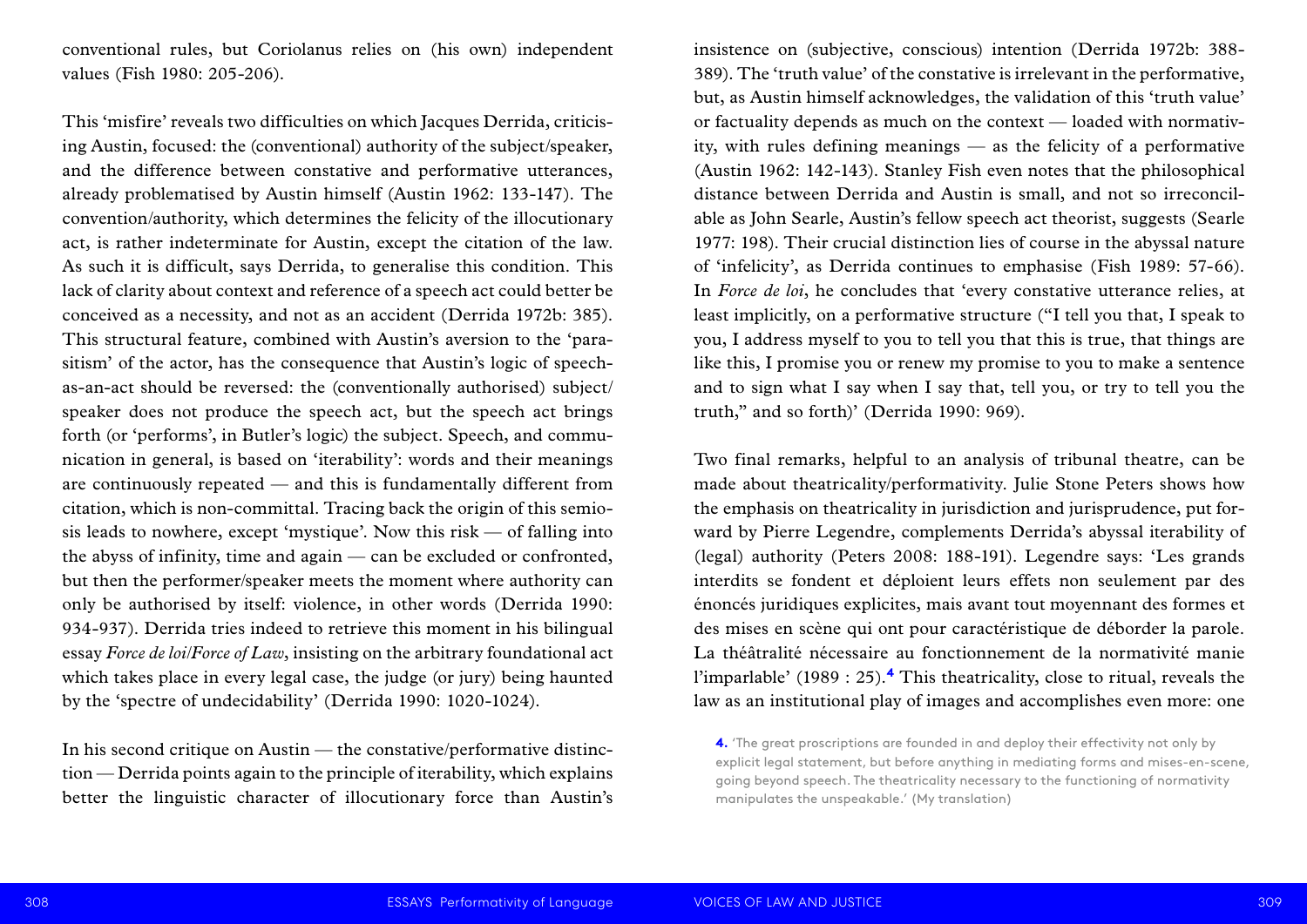pleonasm (or emptiness) of 'the law is the law', disguised as transcendental condition (Laugier 2004: 624).

For the purpose of the analysis of Tricycle's and IIPM's tribunal plays, some essential things can be learnt from these debates. Derrida argues that, taking 'iterability' as a necessary requirement to make any speech act meaningful, the distinction between 'constative' and 'performative' speech acts is much less relevant than Austin thought: every speech act is performative and its origin is not retracable. For the theatre — and especially for courtroom drama — this is important, since it functions thanks to this performative nature of speech, even if it is illusionary and ephemerous. Moreover, as Legendre argues, theatricality is as essential for the courtroom — also based upon speech acts — to hide its 'abyssal' foundations. So both law and theatre perform a groundless reality, but, paradoxically, they do everything to sublimate this groundlessness. This might indeed be the basic wager of courtroom theatre, in its double meaning: theatre imitating justice, or justice imitating theatre — and a starting point for the present analysis.

Tribunal plays use legal theatres and narratives as a metaphor and/or as a dramaturgical device, but it remains unsure, *prima facie*, if and to what extent this deconstruction of the 'theological' authority of the law is part of their appropriation of legal discourse. Is the transition from the language of the law, in its self-asserted accuracy, to dramatic speech as simple as, for instance, the translation of political rhetoric into

cannot argue with beauty, so this theatre produces and ratifies the normativity of the legal order. The 'unspeakable' origin of the law  $-$  the 'real' of Lacanian psychoanalysis — or its *aporia*, its dead-end alley, can only be presented theatrically, thus constituting law's ultimate tool for authority, for command (Peters 2008: 190). In this logic, theatre can hardly be qualified as parasitical. Ross Charnock however demonstrates how this performativity meets its limit by analysing the iconic judiciary speech act of 'overruling' — that is, the substantial change of an authoritative precedent that is protected by the *stare decisis* principle in (mainly Anglo-Saxon) law — within the highest courts such as the Supreme Court in the U.S.A. or the House of Lords in the U.K. When judges speak, according to the so-called declaratory theory (the law is already there, the judge is only its mouthpiece), the actual history of overruling older precedents shows that contradictory rhetorical tricks and circular reasoning are used to hide substantial changes that might be constitutionally weak, thus undermining its own 'felicity conditions' (Charnock 2006: 422-423).**<sup>5</sup>** The legal theatre does not function smoothly in a secular age, while normativity itself has become a legal-political battleground. The deconstructionist critique of Derrida, the theatricalised *aporia* of Legendre, and the pragmatic analysis of Charnock lead to the same conclusions about normativity: the law does not justify itself, and a reference to the law — both legislation and jurisdiction — to the contextuality of Austin's speech act theory does not help. Sandra Laugier suggests that Austin's *rationale* of the illocutionary act, if freed from subjectivity and consciousness, comes remarkably close to the idea of the basic norm Hans Kelsen posited as ultimate defense against the remnants of 'descriptivism' in legal theory (including, probably, declaratory theory): his *Grundnorm* is the all too simple

**5.** The famous Roe vs. Wade case (Roe vs. Wade 1973) of the U.S. Supreme Court, establishing a three-trimester system regulating conditions for legal abortion, is an interesting example. Its lack of normative rigour (or its mere rhetoric) allowed subsequent verdicts to narrow down the scope of a milestone decision perceived as clearly 'pro-choice' (Morgan 1977).

Tribunal Plays, or Tales of Unemancipated Citizens and their Regents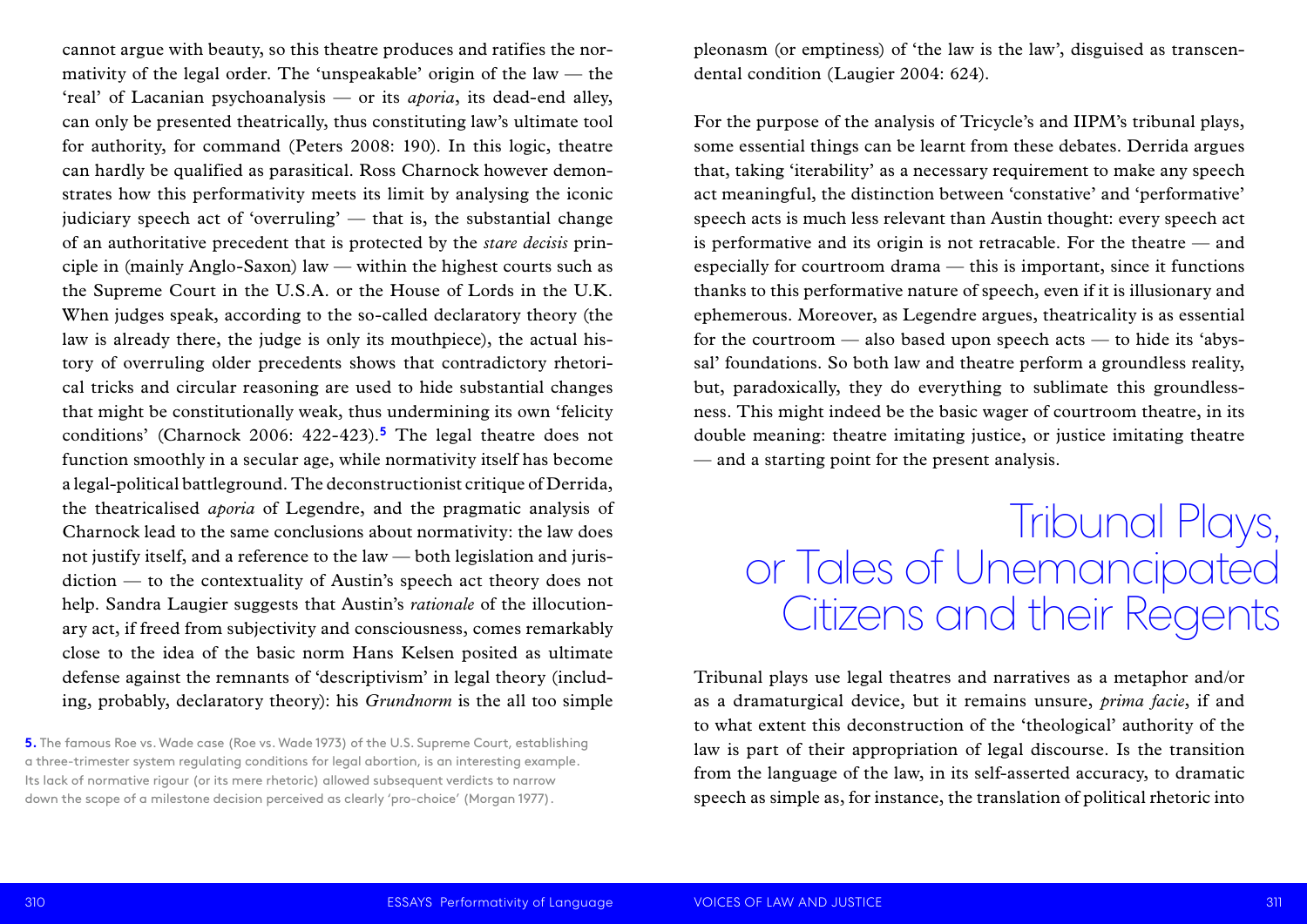The Scott inquiry, subject of *Half a Picture*, dealt with the eagerness of the British military industry to export arms and technology to Saddam Hussain's Iraq, immediately after its ceasefire with the Islamic Republic of Iran in 1988. When the trial against weapons manufacturer Paul Henderson in 1992 revealed that the Conservative government had given silent authorisation and that Henderson had a hardly disclosable connection with intelligence services, the trial itself collapsed. Under pressure, Prime Minister John Major appointed Lord Justice Richard Scott to conduct an inquiry. David Gore-Booth was the head of the Middle-East Department of the Foreign Office and played a minor role in the scandal — he justified the silent softening of arms trade guidelines but he embodied perfectly the elitist mentality of Whitehall, the 'upper class' of British civil service. In the play, the function of his character is to 'perform' this attitude. His performative plus-value is slightly different in both situations: the 'real' Scott inquiry is mainly interested in the lines of (authoritative) advice, leading to a controversial decision of the government, but his performance in the play is focused on the creation of a context — the sub-system of back-door politics. However, in both cases, he performs (and so reveals) a tacit understanding of the instrumental nature of the law regarding 'major' political interests. The elitism thus has its reasons. In Austinian terms: how does this context augment 'felicity conditions' for the illocutionary force of the challenged decisions?

[chief inquisitor presiley] baxendale You say that the original guide-

## line 3 ['we should not, in future, approve orders for any defence equipment which, in our view, would significantly enhance the capability of either side to prolong or exacerbate the conflict', 1985] is still in place? gore-booth It is kept under constant review and applied on a case by case basis in the light of the prevailing circumstances, including the ceasefire [between Iraq and Iran]. baxendale That is completely ridiculous, is it not, in the light of the fact that it has been amended for Iraq, to completely different words?

dramatic spectacle? Is it possible to observe any feedback between the 'aporetic' character of legal speech and discourse and the 'affective autonomy' of language in drama and theatre? Or does legal theatreof-the-real adhere, paradoxically, to an (outdated) positivistic notion of law and language? An analysis of some fragments from Tricycle's tribunal plays and Milo Rau's *Prozesse* could be the beginning of an answer.

The chosen scenes from two texts of Richard Norton-Taylor — *Half the Picture* and *The Colour of Justice* — can be considered as representative. Stephen Bottoms sharply criticises the London wave of 'verbatim' plays in London after 1990, and more specifically David Hare's 'naturalistic' docudrama, because they entertain the illusion that verisimilitude specifically the television-like *mise en scène*, combined with a perfected imitative acting style — reveals irrefutable factuality and truth (Bottoms 2006: 67). Bottoms does not mention Tricycle's tribunal plays, but they run the same risk, if only by pretending that the transcripts of the hearings are 'merely' edited. Chris Megson notes that this (fake) naivety about the literalness of documentary representation was already given up by Peter Weiss himself, when he emphasised the montage character of documentary theatre: 'unaltered in content, edited in form' is self-contradictory, and Weiss admitted that openly. *Half the Picture* ends with such a montage, and Lady Thatcher has the final word: 'I fear there will be much grammar to be corrected.' (Megson 2009: 199-200; Norton-Taylor 1995: 274). But what does it mean when an edited transcript becomes performance? What is exactly performed — a legally valid statement, an illustration of political arrogance, or something else? Seen as a metatheatrical subtext, Thatcher's remark also suggests that the hearings — or by extension any hearing — could be seen as a 'live' montage of the testimonies, with the presiding judge as the editor. It was not only Scott who corrected the grammar, Norton-Taylor performs this montage a second time — with different cuts and different narrative constraints.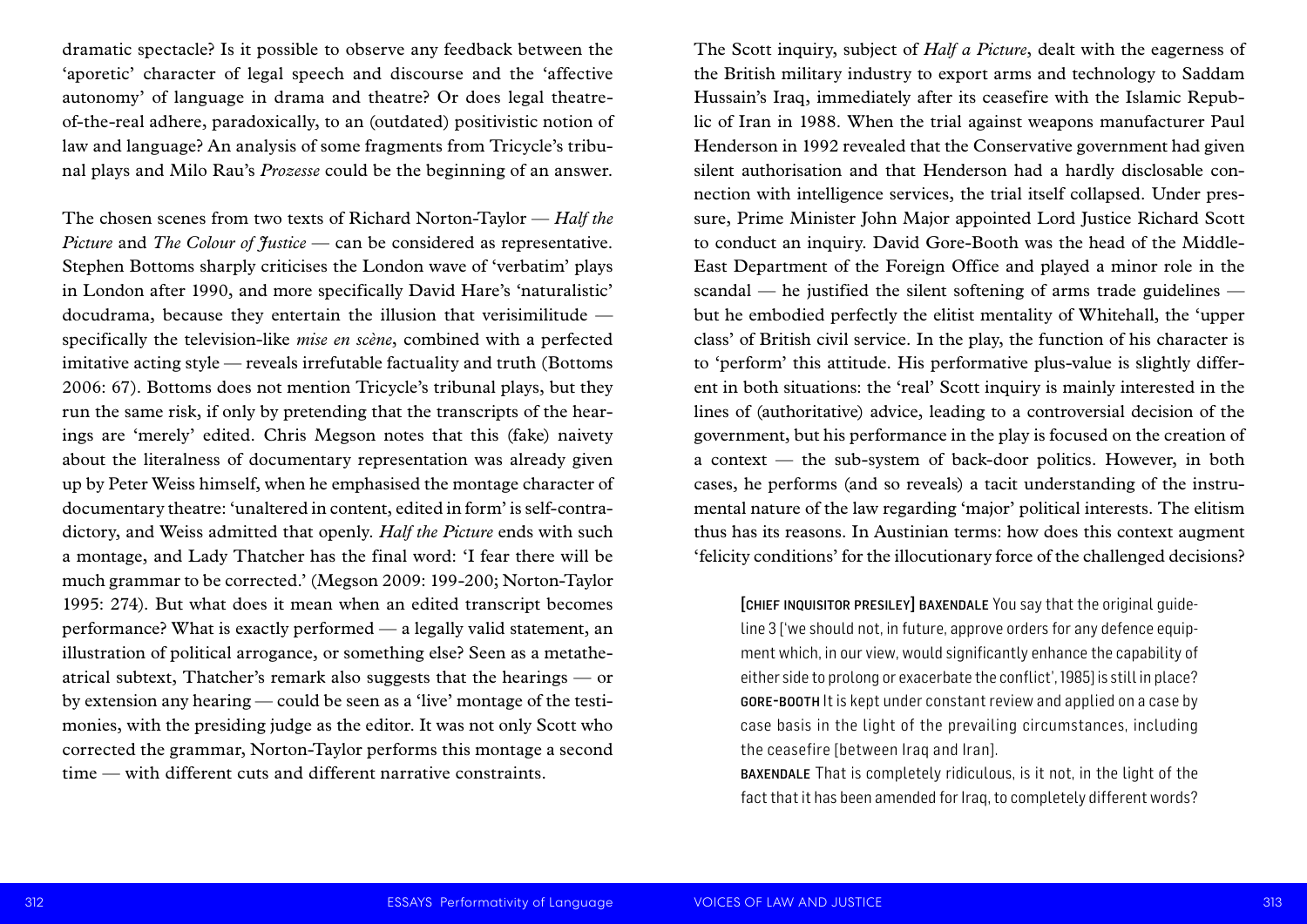Clark even provides intellectual background by suggesting that guideline 3 is a perfect illustration of 'the constructive tension between positivism and ambiguity', referring to Alfred Ayer. However, Gore-Booth's and Clark's statements, taken together, create, *a posteriori*, a discursive fact, or an institutional fact. This is a fact presupposing 'the existence of certain human institutions', in contrast with 'brute facts' (Searle 1969: 51), although it is exactly the speech act that blurs the factuality of the institution, be it 'the Prime Minister', 'the Government', or 'Whitehall', by defining the guidelines. Here the law itself, albeit in a soft version, is presented as an empty shell, available for any suitable (cynical) use. The speech act opens up an abyssal series of justifications ('umbrella politics'),**<sup>6</sup>** postponing/distinguishing (*différant*, in the Derridean sense)<sup> $7$ </sup> the final authority. The difference becomes acute between an actual inquiry which, by its mere existence, constitutes an institutional fact, and the (edited) theatrical representation of the same hearings. The latter begs for a criterium of veracity, which is an implicit (and problematic) characteristic of all documentary theatre (Tindemans 2013). The question is whether the imitative setting of *Half the Picture* characterised by a mimetic acting style and naturalistic sets does justice to the (linguistic) construction of 'aporetic' authority that both jurisdiction and drama, albeit in very different ways, require. 'Suspension of disbelief' won't do.

gore-booth I do not think so at all. We come back to the point of whether you think the British public and parliament are so dumb as to realise that there has not been a ceasefire. scott They certainly cannot have known what the revised wording was. gore-booth Indeed not, but it had been decided not to make a public announcement. baxendale It is not completely misleading? gore-booth I do not think so at all.

(Norton-Taylor 1995: 224-225)

The diplomat David Gore-Booth performs here, by defending the secrecy of a re-interpretation of the guidelines, the logic of political deception: his answers are arrogant, but their illocutionary force lies in the blatant (theatrical) creation of a world of different truths — not necessarily 'alternative facts' but rather alternative qualifications of seemingly obvious rules. This is risky, because the logic of this illocution is based upon the public denial of its working. The straightforward interrogation of Lord Justice Scott and Presiley Baxendale, Queen's Counsel — their titles enhancing the authority of their questions and the validity of their (legalistic) reasoning — reveal this paradox. In another testimony, witness/defendant Alan Clark, Minister of State for Trade and, later, for Defence Procurement — a notorious wit — states:

clark (…) It is a brilliant piece of drafting, because it is far from being restrictive. It is open to argument in respect of practically every one of its elements. I regarded the guidelines as being so imprecise and so obviously drafted with the objective of flexibility in either direction – elasticity, shall I say – as to make them fair game. It denies the ordinary meaning of the English language to say that the guidelines were not changed. (Norton-Taylor 1995, 238)

**6.** The term 'umbrella politics' is a specific Belgian expression that has the following meaning: 'People who try to escape their responsibilities are doing umbrella politics. They hold an umbrella over their heads, so that they do not take their responsibility but put it aside and eventually drop it. The word "umbrella politics" only occurs in Belgium, in addition to the expression "opening one's umbrella". They may have been derived from the informal French language in which, in this context, "ouvrir son parapluie" is used' (TeamTaaldavies Vlaamse Overheid, 2007, my translation)

**7.** In French, *différer* means both to postpone and to differ. This ambiguity leads to Derrida's coinage of the neologism *différance*, about which he says that it is not 'a concept, but the possibility of conceptuality itself, the playing movement that […] "produces" these differences' (Derrida 1972a, 11-12).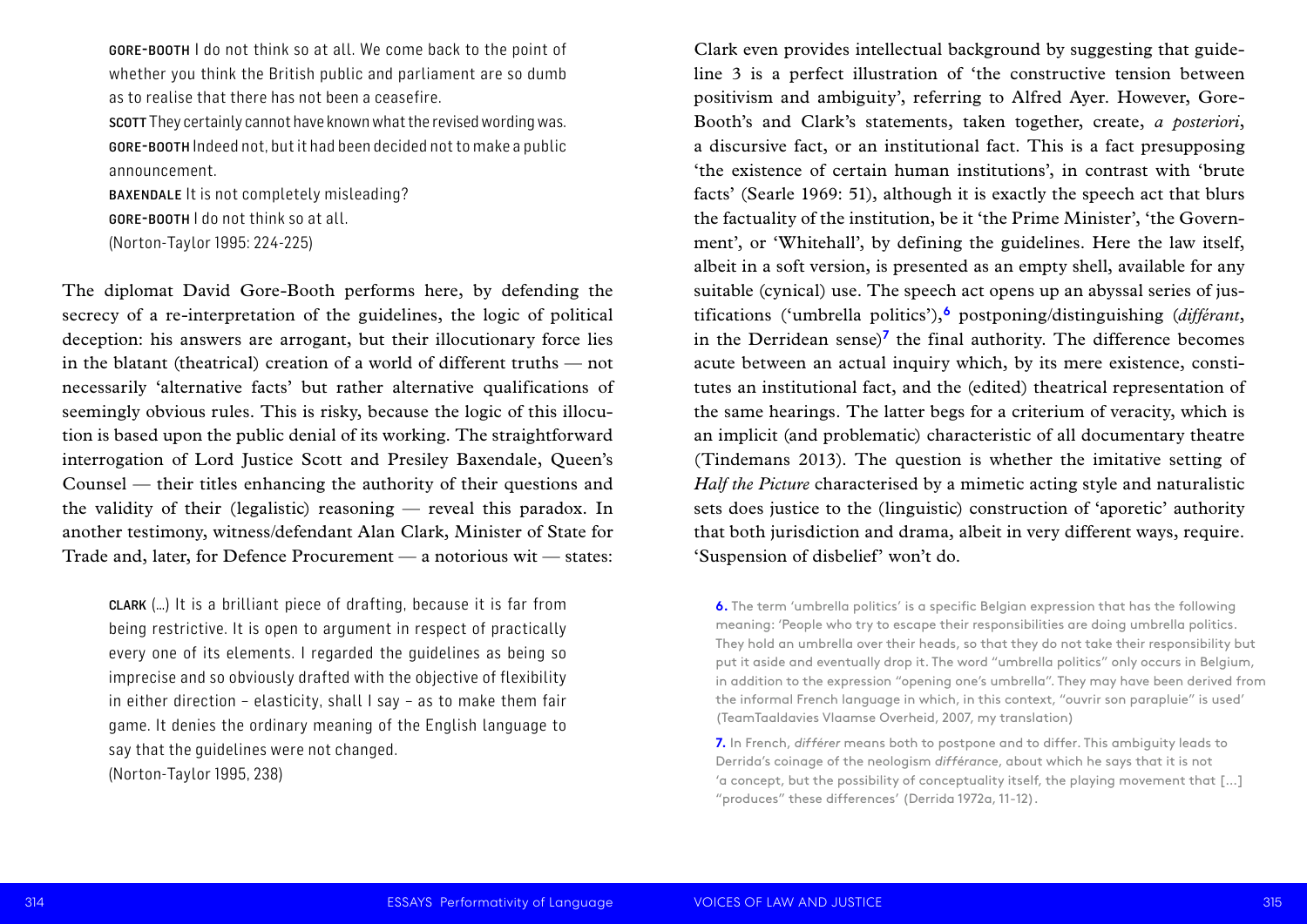police officers. The interrogation of DC Linda Holden, liaison officer between the police and the family, is particularly telling and theatrical:

[detective constable linda] holden Detective Constable Linda Holden. [chairman sir william] macpherson Thank you. You do not need actually to lean forward over the microphone but bring the microphone close to you and then everybody will hear what you say. But speak up so the stenographer can hear you across the room. (…)

[assistant counsel to the inquiry anesta] weekes So you had some experience with a black family and an Asian family at least two years prior to Stephen Lawrence? holden Yes.

weekes Can I go to the Lawrence family. The relationship with Mr and Mrs Lawrence became very difficult? holden Unfortunately yes, it was very, very difficult, yes. There was so many outside agencies from different sorts of parties. I couldn't – I couldn't really get a close relationship with the family because there seemed to be a lot of barriers put up. (Norton-Taylor 1999: 79)

The opening remarks are neutral and helpful in a normal courtroom, yet they become awkward when imitated on stage, as if the scenery resists the witness. This awkwardness continues when hostility between the police and the Lawrence family is suggested. Activism is not appreciated because it creates a reality beyond the usual emotional empathy: the police officer resists, unconsciously perhaps, the politicisation of the case.

The cross-examination of Stephen Lawrence's mother, by the solicitor of the highest-ranking police officer, is a common demonstration of judicial agonism, but the (linguistic) construction of an 'alternative' reality reaches beyond a fencing contest:

In *The Colour of Justice*, discursive constructivism is shown from the other end of the state's institutions. The play focuses on professional misdemeanours amongst authorities (relatively) close to the general public: the police force and their supervisors. *Half the Picture* builds up, dramaturgically, from untransparent government policy to the concreteness of a commercial deal about lethal weapons. *The Colour of Justice* has roughly the same structure, from inconsistencies about forensic methods (or sheer clumsiness), to the blatant reality of (possibly) institutionalised racism. Richard Norton-Taylor edits sixty-nine days of public hearings about the racist murder of Stephen Lawrence in 1993 followed by a (deliberately?) dysfunctional forensic inquiry, the dropping of the prosecution of the suspected thugs, a failed criminal trial and, on top of it, the cover-up of these flaws by supervising police officers. The Stephen Lawrence case became notorious due to the activism of his parents and the British-Jamaican community, resulting in a public inquiry, on request of Home Secretary Jack Straw in 1997, chaired by Sir William McPherson, a retired High Court Judge (Norton-Taylor 1999: 7-14). In 2012 two suspects were finally convicted after a retrial at the instigation of Keir Starmer, then Director of Public Prosecutions.<sup>8</sup> Norton-Taylor casts a diversity of witnesses: police officers, an accidental eyewitness, an acquitted suspect, Stephen Lawrence's parents, and his friend Duwayne Brooks, who saw Stephen Lawrence being stabbed. The testimonies of the bereaved fulfil here the same function as John McGrath's fictional monologues in *Half the Picture*: they undermine the firm ground of institutional reality, as created by the police witnesses, which tries to justify itself. These figures are not present for mere empathy, they draw the picture of a 'brute' reality. The illocutionary forces, by which speech acts create the institutional reality the audience observes, are most present in the hearings of the

**8.** Today, Doreen Lawrence, Stephen's mother, is a 'working peer', which is the term for a non-judicial member of the House of Lords, and she advises Keir Starmer, now leader of the Labour party, on ethnic minorities policy and health issues (Prime Minister's Office 2013; BBC News 2020).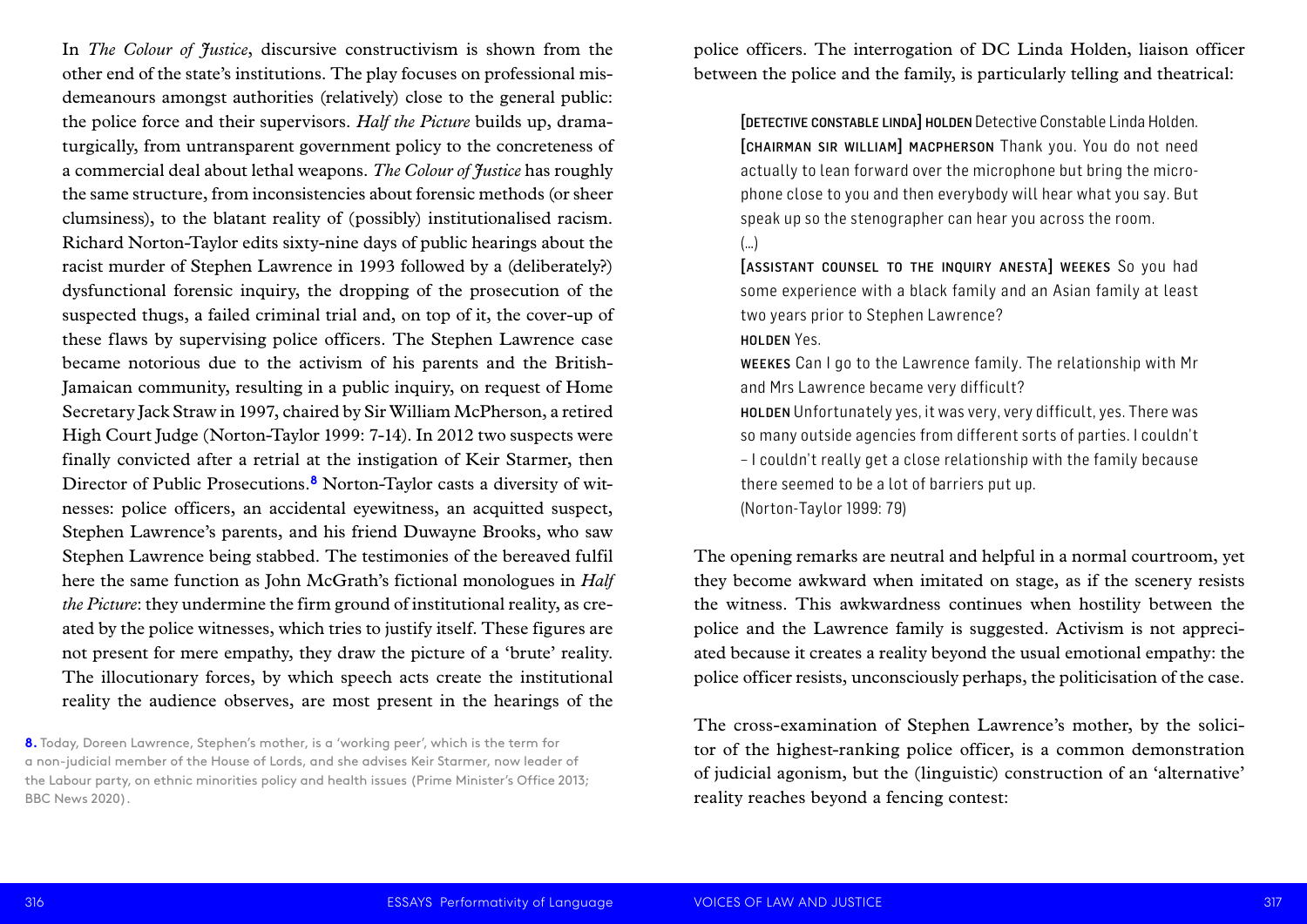be a necessary warrant of any political interpretation of the murder and its aftermath, if this institutional setting allows any politicisation at all. In her appreciative review, Janelle Reinelt criticises, on the one hand, the surface realism of *The Colour of Justice*, and its all too Aristotelian theatricality — pity and fear, resulting in katharsis — but she recognises, on the other, the huge societal impact of both the MacPherson report and its theatrical translation as exemplary for contemporary documentary art. The question remains, however, if the relationship between the actual MacPherson inquiry — which was very present in the UK, over the years — and the Norton-Taylor adaptation is purely mimetic, as Reinelt seems to suggest (2006: 79-82). Did Tricycle merely repeat and amplify the actual hearings, or were different, more subtle, illocutionary forces at work? And what is exactly meant by 'societal impact'? If performative speech acts change social reality, as Austin suggests, does the transformation occur, respectively, after the actual (mediatised) events, after the inquiry, or after the performance? The reification of race relations, for instance, an aspect of the Stephen Lawrence case that Paul Gilroy points out, is not the subject of MacPherson or Norton-Taylor, although the linguistic-pragmatic importance is undeniable (Gilroy 2000: 49-53).

If the Tricycle tribunal plays were a public success that often exceeded the expectations of an independent, politically outspoken English theatre company — *Half the Picture* was performed in the Palace of Westminster whilst the BBC broadcasted *The Colour of Justice* — the audience remained a theatre audience, familiar with theatrical codes and critical about aesthetic quality and societal relevance, within a 'niche' of cultural London. The configuration of Milo Rau's tribunals is completely different. Here there were no normal theatre venues and engaged audiences closely related to the parties in the process alongside real witnesses, real politicians, etcetera — yet without any jurisdictional power, as Rau himself announced in his introduction. The trials as such were not edited, although the films — deliberately made to disseminate

#### [counsel for the commissioner of the metropolitan police jeremy]

gompertz (…) Can I ask you please to look at your note. Those are the names, are they not, that you wrote on the piece of paper and took with you when you went to see Mr Ilsley?

## mrs [doreen] lawrence Yes.

gompertz You see, the reason I ask you is that if all the names were written on this piece of paper, they did not include the names Norris or Knight, did they?

mrs lawrence No, people were confused about the names when they came to us.

gompertz Can I ask you about something quite different now: your journey home from the hospital on the night in question. You went, did you not, to the Welcome Inn?

#### mrs lawrence No.

gompertz Where did you go then?

mrs lawrence Can I ask a question here? Am I on trial here or something here? I mean, from the time of my son's murder I have been treated not as a victim. Now I can only tell you or put into my statements what I know of went on that night. And for me to be questioned in this way, I do not appreciate it.

macpherson Mr Gompertz, I think your discretion should be exercised in favour of not asking further questions.

gompertz Sir I will, of course, accept your guidance.

(Norton-Taylor 1999: 115-116)

The crisis in this exchange shows that Mrs Lawrence is conscious that the words, grammar, and reasonings of Gompertz have indeed illocutionary force: he performs, for himself, the character of the one-sided lawyer, but at the same time he destabilises — politely perhaps — the careful balance that chairman MacPherson tries to uphold between institutionalised authority and 'daily life'. Considering the previous fragment, this balance is politically delicate and a legal assessment of the facts seems to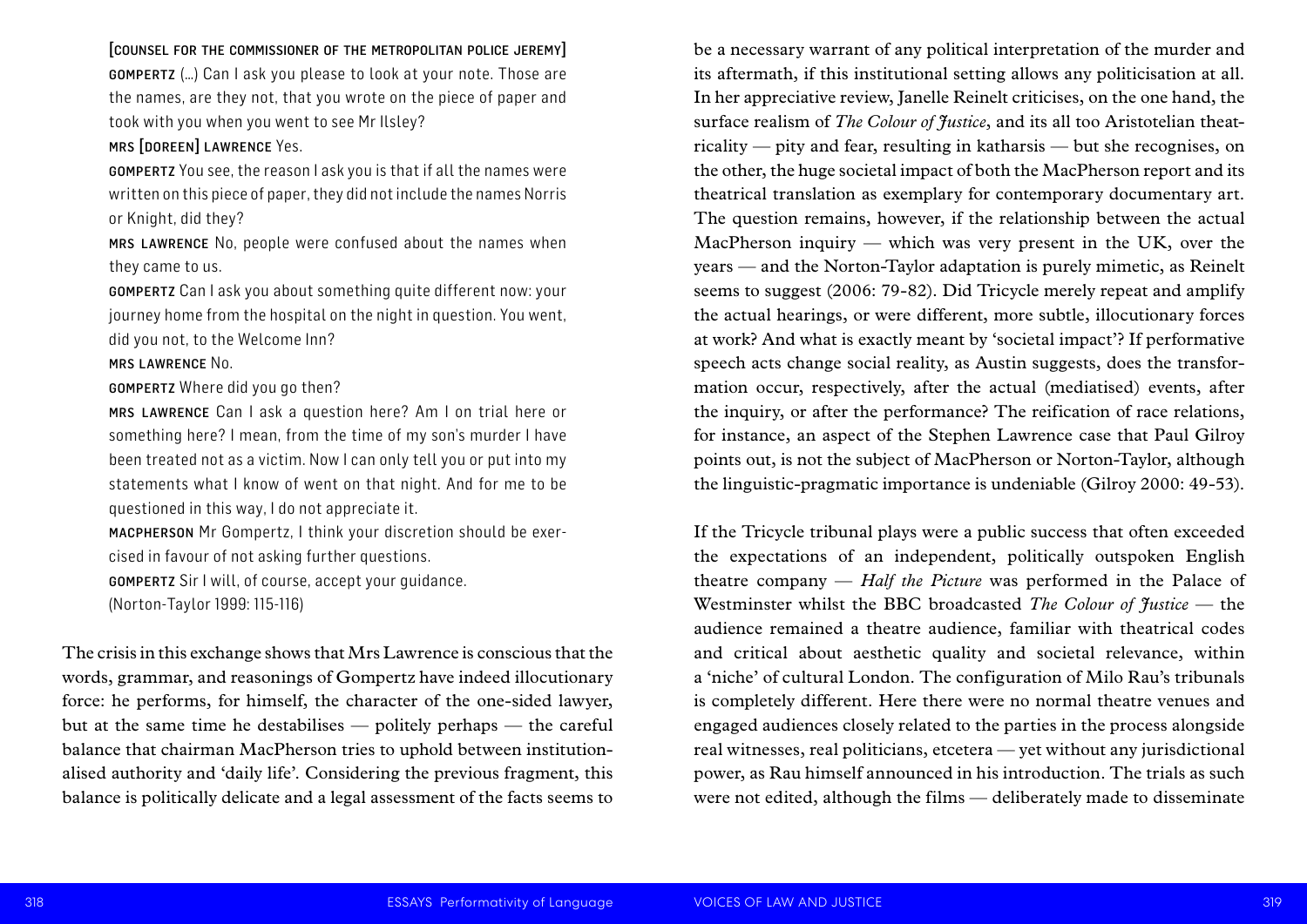this unity stands for Russia's historic unicity (Rau 2014: 48). His declarations at the trial express the political and cultural framework that would justify the prosecution on purely legal grounds. His speech could be considered, in Austin's terms, as sequences of constative utterances — representation of social facts — but with a strong illocutionary force, thus drawing a particular image of rule of law in Russia, that merges tendentious, partisan opinions and attitudes with standards of normativity.

shevshenko I believe it are the faithful who need defence, here and now. I declare that these 'artists' are the vanguard of a liberal-totalitarian state, a liberal-fascist state, which has infiltrated our country. When the action of these girls took place, I wrote in an article that they form the vanguard of a liberal offensive against the heart and soul of the Russian Federation and one should stand out against them. Artists are weapons in the hands of a dark power who wants to destroy all human in man. Therefore I pray you to consider, when you give a judgment, when you have heard experts, lawyers, solicitors, prosecutors, whether a man possesses the right to be a man. Or if, on the contrary, this inhuman power, which bears many names, which even calls itself 'liberalism' and whose offshoot postures as 'action artists', if this power has the right to penetrate the most sacred place of all. I thank you. (Rau 2014: 46-47)

The un-juridical arguments of his speech are difficult to refute within the existing judiciary trial framework. Immediately afterwards the 'verdict', that is the real meaning of this ideological context despite its commonsensical circularity or absurdity, emerges in all its (radical) clarity. The deliberation of the jury happens to culminate in a tied vote, which legally implies the acquittal of all the accused on all charges. Most penal procedures, under the rule of law, lead to an acquittal in the event of a tie, but Shevshenko reinterprets the result:

the statements Milo Rau made with the performances — are dramaturgically comparable to any process play, as a chronology of revelations, case after case. In May 2013 Milo Rau organised, only a few weeks after *Die Moskauer Prozesse*, and in the same configuration of lawyers, experts, witnesses, and jury, another play entitled *Die Zürcher Prozesse*  in Zürich, Switzerland. In that case, *Die Weltwoche*, a weekly magazine with a populist right-wing profile, was indicted for 'hate speech' in its inflammatory anti-migration and anti-Sinti & Roma headlines and (manipulated) pictures. Tobi Müller's remarks about Zürich are equally valuable for both other 'theatrical trials', even when the Swiss Milo Rau has much more an outsider position in Congo or Moscow. Müller calls Rau's trial theatre 'learning plays' — *Lehrstücke* in German (Müller 2014: 11). Bertolt Brecht wrote *Lehrstücke* — such as the radically Leninist *Die Massnahme* (Brecht 1967b) — but they were not, or not in the first place, meant to teach the audience, but rather to educate the players themselves: 'When you perform a 'learning play', you should play like students. With a deliberately clear speech, the student tries, going through the difficult passage again and again, to determine the meaning or to store it into his memory.' (Brecht 1967c: 1022). In the Zürich trial, this meant for Milo Rau that the liberal news media had to learn to set aside their moralism and to look at the grossness of *Die Weltwoche* from the point of view of the rule of law and human rights, including the constitutional and societal limits to the law's impact.

In Moscow, the (mock) trial dealt with three separate infringements on legally protected respect for religion ('inciting religious hatred'): the exhibition *Caution! Religion* (2003), the exhibition *Forbidden Art* (2007), and the performance of the all-female punk band Pussy Riot in the Cathedral of Christ the Saviour (2012). Rau had cast representative public figures from both sides, with expert for the prosecution Maxim Shevshenko as the most prominent one. Shevshenko, popular television journalist and politician, maintains that in Russia church and state are one and that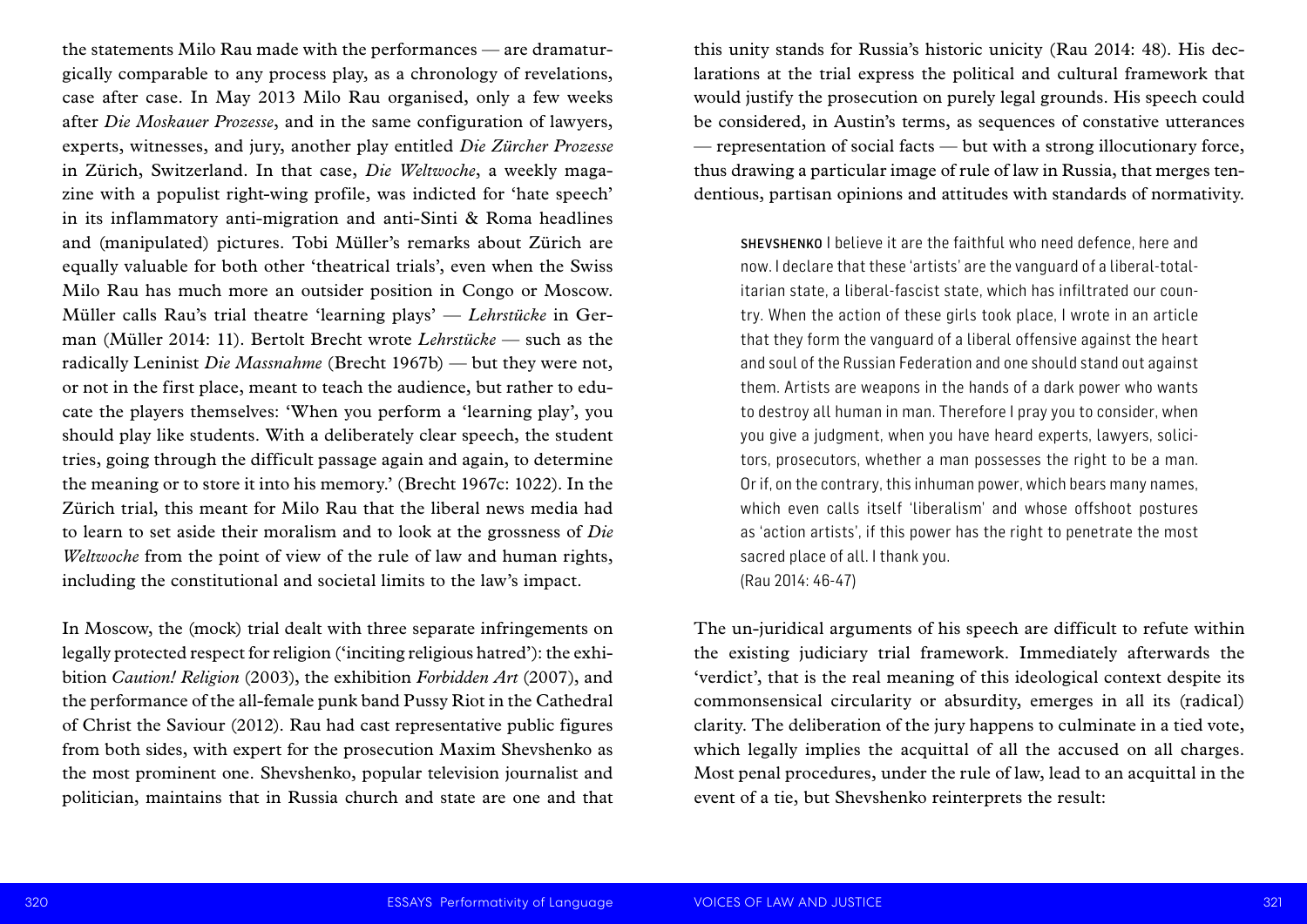

Maxim Shevshenko in *The Moscow Trials*, 2013 Director: Milo Rau © Maxim Lee – IIPM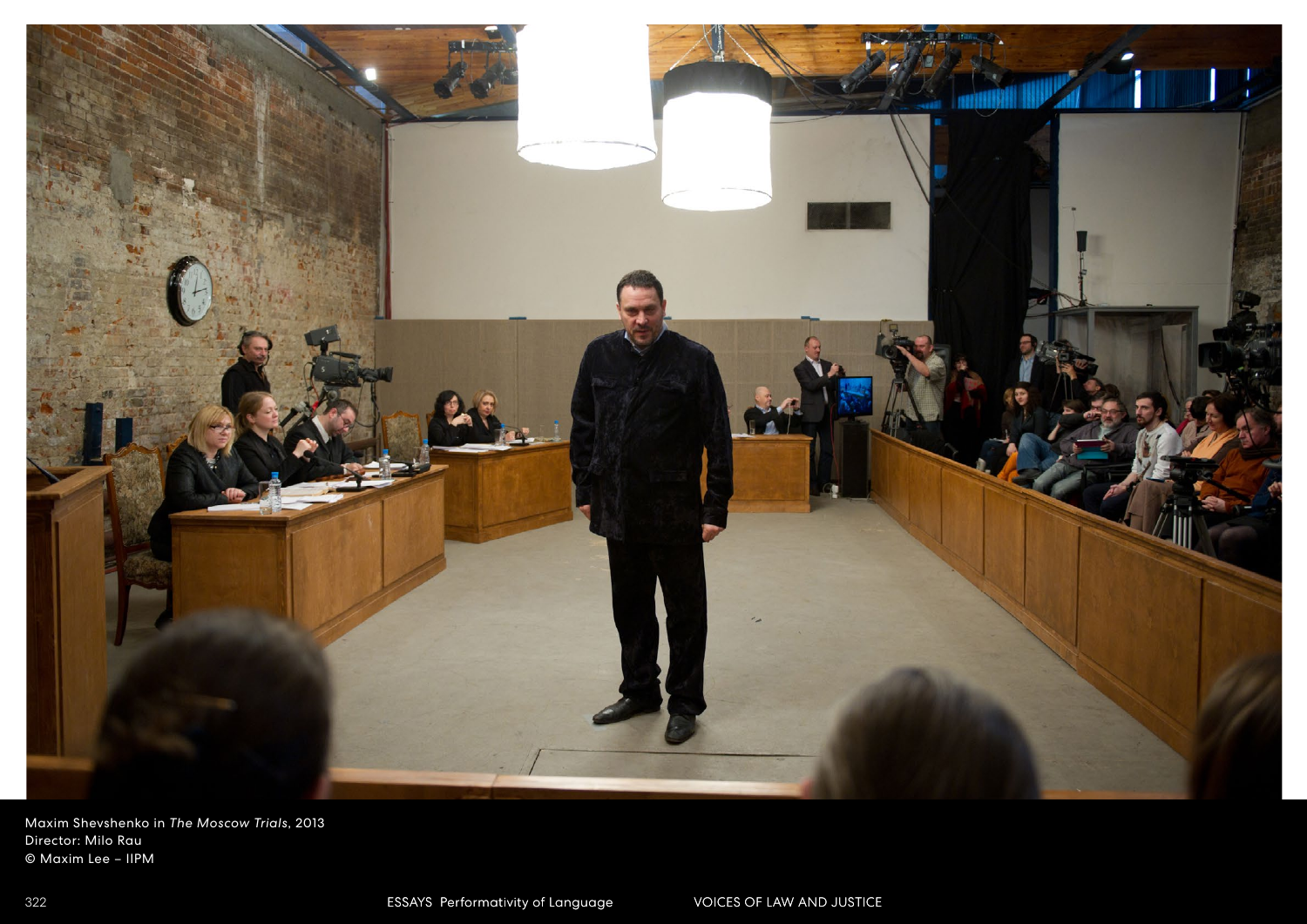of the trial is less outspoken. The trial was split in two sessions, one in Bukavu, one in Berlin, and the Bukavu session gave the impression of a people's assembly, with a very engaged audience, all linked, at least emotionally, to the situation characterised by civil war, exploitation by (multinational) mining companies, and the dubious relations between both. All dignitaries of the region, including Marcellin Cishambo, Governor of South Kivu and his Ministers, and presidential candidate Victor Kamarhe — now disgraced — were present. The court was presided by Jean-Louis Gilissen, a Belgian lawyer specialising in international penal law and previously involved in the International Criminal Tribunal for Rwanda (ICTR), which dealt with the 1994 genocide. More than the Moscow tribunal, the Congo tribunal inquired into issues with a larger, even global impact: human rights, of course, but against a background of international economic relationships, post-colonial exploitation and surreptitious power mechanisms, creating together an extremely unbalanced confrontation between governments and multinationals, often backed by their own national governments. The jurors, all experts from Congo and Europe, reached a verdict (in Berlin), clearly denouncing the systematic violation of human rights and proposing mixed national/ international penal tribunals. However, it proved much more difficult, if not impossible, to cast the economic misdemeanour and the collateral misgovernance in a legally valid, let alone enforceable mould, partly due to the diversity of actors involved that included representatives of national and regional governments, MONUSCO peacekeepers, European bureaucracies, and international NGOs (Rau 2017: 258-262). Three cases were chosen, supposedly representative of the complexity of the situation. The 'Banro-case' was about a village relocated by force to make way for large-scale extraction of gold and tin. The villagers were robbed of their humble source of income from digging gold. The second case, the 'Bisie-case', dealt with a conflict between large mining companies, local artisanal miners, and rebel groups. When the USA forbade their trading companies to buy raw materials from conflict

shevshenko (…) Three votes in favor [of a conviction], three votes against, one abstention. The verdict doesn't say that they are not guilty. This is a mistake, and I don't understand why the court interprets the judgment of the jurors in this sense. The votes of the jurors are equally divided, exactly in the way as our society has two opinions about this issue. I think that the distribution of the votes of the jurors demonstrates the schism in society. (…) In short, there is no 'guilty' or 'not guilty'. (Rau 2014: 154)

Shevshenko shrewdly conflates two conventional frameworks, the judiciary and the theatrical. This is an ambiguity that Milo Rau deliberately creates for every tribunal (Zürich, Moscow, Congo) via the extensive and detailed seriousness of their research, factually and politically. This makes an evaluation of 'felicity conditions' particularly hard. Shevshenko's opening speech is a strange example of ideological patchwork. His protest against the tied vote of the verdict is implicitly based upon his earlier sketch of a 'decadent' society: simple legality — *in dubio pro reo* — is not sufficient anymore, a blind application of the rule of law does not do justice to the fundamentals of society at stake. This conclusion should have consequences for a dangerously divided society: Shevshenko's illocution reaches beyond procedural logic. He does not accept that 'proceduralism' — understood as the respect for procedures enabling the anticipation of the illocutionary forces of statements during a judicial process — constitutes precisely one of the pillars of the rule of law. Rau's theatrical framework allows observers to see, quite transparently, the true nature of the political attitude of those who identify state and church as one in Russia.

In *Das Kongo Tribunal*, Rau exploits again the tension between legality and theatricality — raising doubts for the audience about the nature of illocution and degrees of factuality — but the polemical character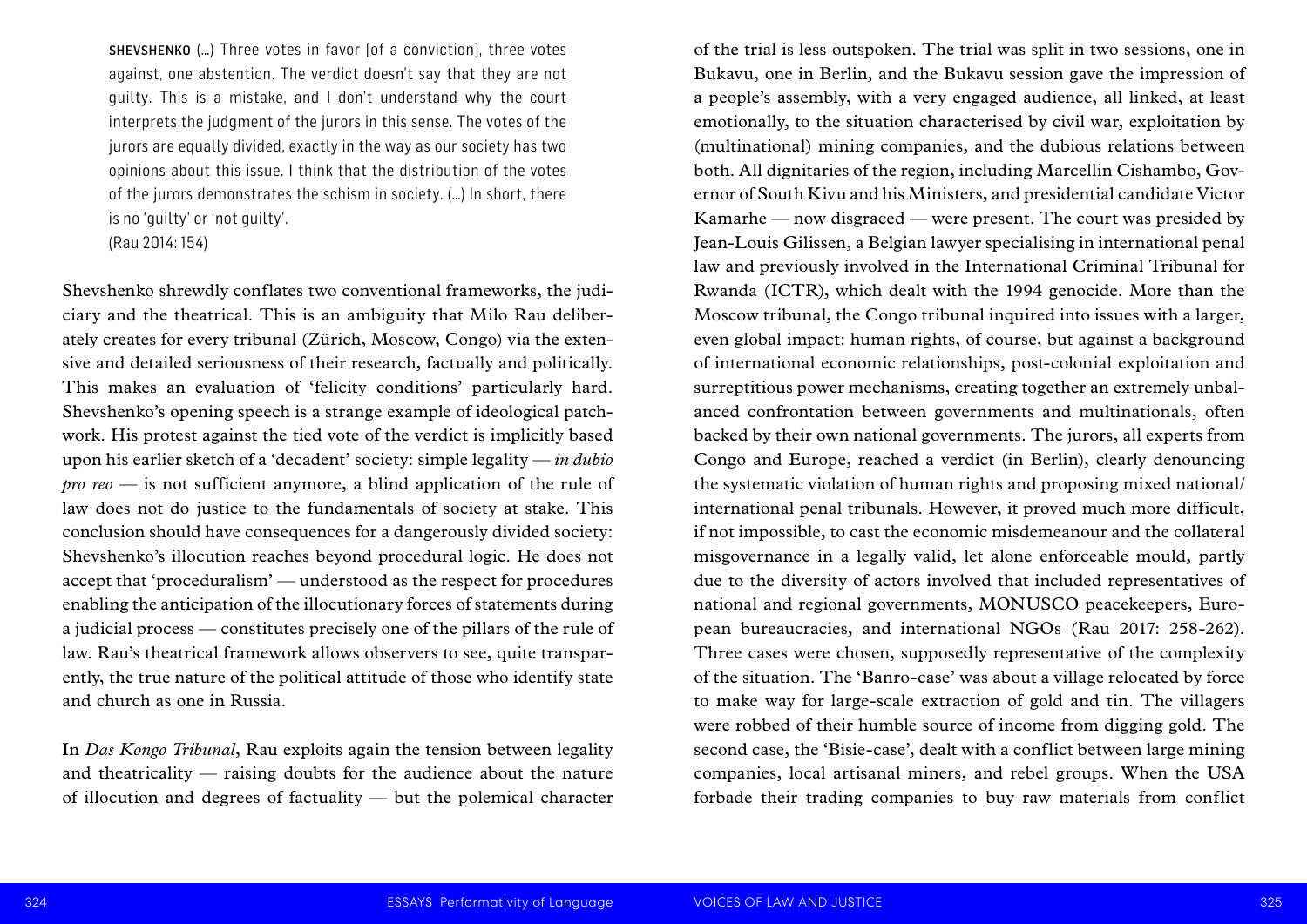massacres, millions of victims, heart-rending testimonials, petty bureaucrats, a theatrical setting — simply not with Israeli Prime Minister Ben-Gurion as the theatre director,**<sup>9</sup>** but rather artist-activist Milo Rau. The contrast between the actual violence in Congo and the emptiness of the political or legal responsibility is shockingly exposed: the 'dramaturgy' of the Eichmann-in-Jerusalem was much more linear, from badly disguised evil to the execution. The testimony of Miruho and the closing speech of governor Cishambo about his fruitless efforts to reform the armed forces in his province (Rau 2017: 232-236) form the first stage in a discursive sequence of weak illocutionary acts — these speech acts are unable to perform actions — gradually culminating in an intellectually impressive, but performatively (politically) powerless, pseudoverdict without (perlocutionary) consequences. In a remarkable way, this trial shows the 'groundlessness' of international law, particularly when immense economic interests are at stake: every action opens a new abyss, renders rules meaningless, and destroys normativity. The political strength (and thus the theatrical impact) of *Das Kongo Tribunal* lied however in its contextualisation, in its effort to de-polemicise the ordeal of a population, even when this leads to awkward utterances by the official 'lawgivers' in a lawless situation.

MIRUHO This witness is a student, that's what I want to say first. (...) I have welcomed a delegation of students, and this student was among them. First: talking about the government, this is not only the Minister of the Interior or the Governor. The government is a whole. We have sent there a protection unit. We have sent there members of our security council. And we ourselves were there, the next day, because we had to organize everything. We ourselves arrived the next day in Mutarule, and we organized there the burial of the victims of the massacre. I don't know, if these were three days. It were not three days. (Rau 2017: 195-196)

areas, jobless *creuseurs* were forced to join militia, with deterioration of the region and more indiscriminate violence as a result. The third case was an inquiry into a recent massacre in Mutarule, which demonstrated the inefficiency of, on the one hand, the passive Congolese government and army and, on the other, carelessness of the MONUSCO 'protection' force and international NGOs with their own agendas.

> **9.** The Eichmann trial in Jerusalem marked a political shift in the 'dramaturgical' function of the Holocaust to legitimise the existence of the state of Israel by associating the murder of 6 million Jews by Hitler's Germany with the imminent danger (of annihilation) from Israel's Arab neighbors. Prime Minister Ben-Gurion declared openly that he was not interested in the fate of Eichmann, but only in the spectacle. Indeed, it can be argued that the abduction and the spectacular trial were not necessary to prove Eichmann's guilt (Zertal 2005: 107-108).

The example of the interrogation of Jean-Julien Miruho, Minister of the Interior in South Kivu, shows how discourse and speech acts create a legal-theatrical reality. Every utterance fits neatly in the legal construction (of government accountability, in this case) and when combined with *decorum* (in gesture, in setting, even in costume), adjudication seems to become self-evident. Miruho had to deal with the Mutarule massacre. After a devastating testimony of a local student leader about the belated arrival of the government at the place of the carnage, he tries to answer, with a clichéd account of governmental impotence:

In itself, this is an anecdotical statement, reproducing not the banality of evil, but rather the banality of incompetence, although the setting of the Eichmann tribunal is, *mutatis mutandis*, comparable: (organised)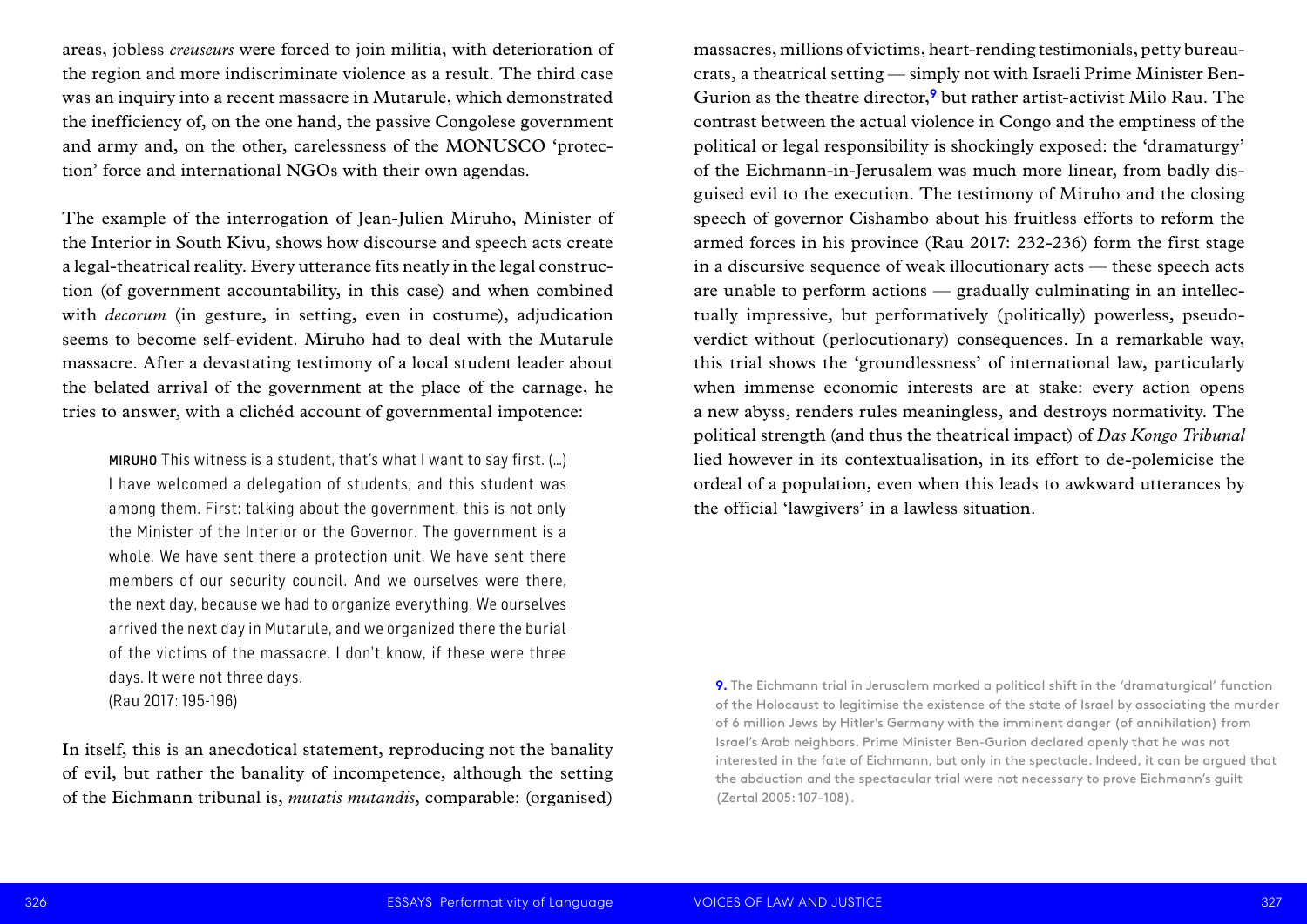distribution, or with the represented facts themselves. The latter might be more accurate, the document 'has a special power of which it is a copy because it derives its power from the same world' (Gaines 1999: 95). Committed documentary makers may opt to use the 'political mimicry' that would result from an unproblematised relationship between (reported) reality and recorded images (plus their massively disseminated copies). This is a relation that has only intensified since 1992. But it is questionable if the aesthetics of documentary film — never mind Sergei Eisenstein, Jean-Luc Godard, or Peter Watson — bring about more political action (and subsequent societal change) than the raw footage (rarely) does. There are few reasons to think that documentary theatrical re-enactment has different results. The 'liveness' is questionable as an impact factor — except perhaps for the actual audience — but the uniqueness of that experience is lost in (audio-visual) dissemination.

However, there is another issue at stake in the 'tribunal form' of documentary theatre, in Tricycle's strictly scripted re-enactments or in Milo Rau's contingent (non-recurring and unpredictable) performances. With *Das Kongo Tribunal*, Milo Rau wanted to test the conditions of possibility of a real, legitimate tribunal, choosing three cases out of thousands. Even when the political, economic, and military situation in Congo has hardly improved since 2015, the experience of the tribunal by its participants (and spectators) has changed something in their minds, he claims (Rau 2017: 294-295). The 'felicity conditions' of the performative speech act uttered at these tribunals are not to be measured by the actual punishments imposed by a (hypothetical) constitutionally sound judge on those responsible for governmental misdemeanour, racial prejudice, political-religious intolerance, economic exploitation, or indiscriminate violence. A tribunal play is the representation of a representation: the legal configuration translates the factual world, it represents the facts insofar as they can be qualified in legal terms, whilst the theatrical *mise en scène* — no matter how imitative it might

De-legitimisation of arms trade or at least its placement under public control; structural measures against institutional racism with the police; an end to the persecution of (political) artists in Russia; legal action against those responsible for violent economic exploitation in East Congo: these are the concrete societal measures and changes the discussed Tricycle tribunals plays and the Moscow and Congo trials propose or at least suggest implicitly. Is it possible to assess these desired results and evaluate the perlocutionary force of these plays? Maybe together with the non-theatrical hearings on which the Tricycle plays are based? Or together with the rare verdicts of the European Court of Human Rights (concerning Russia) (Press country file Russia 2020) or the International Criminal Court (concerning Congo) (International Criminal Court 2020)? Or are we forced to acknowledge that any artistic effort in this respect is futile and that 'art taking over when justice fails' eventually means that art is doomed to fail too? It is indeed hard to assess the direct societal impact of tribunal plays or other forms of 'theatre of the real'. The formal difference between 'imitative' and 'activist' tribunal plays does not play a fundamental role: both claim that an artistic intervention — qualifiable as *Historisierung* — constitutes a plus value to legal adjudication, as they contribute to a different, more comprehensive framing of the events at stake. In an analysis of the reception and the effect of documentary film and video, especially forms of activist, 'committed' documentary, Jane M. Gaines warns of an overestimation of any social impact. 'Realistic' screenings of injustice or violence have resulted, sometimes, in the mobilisation of the 'politicised body'. But this politicisation is already a preliminary condition, and it is highly questionable whether the result  $-e.g.,$  the Los Angeles riots in 1992, after the broadcasting of footage of police brutality towards Rodney King — has to do with the genre, with forms of adaptation and

## Conclusions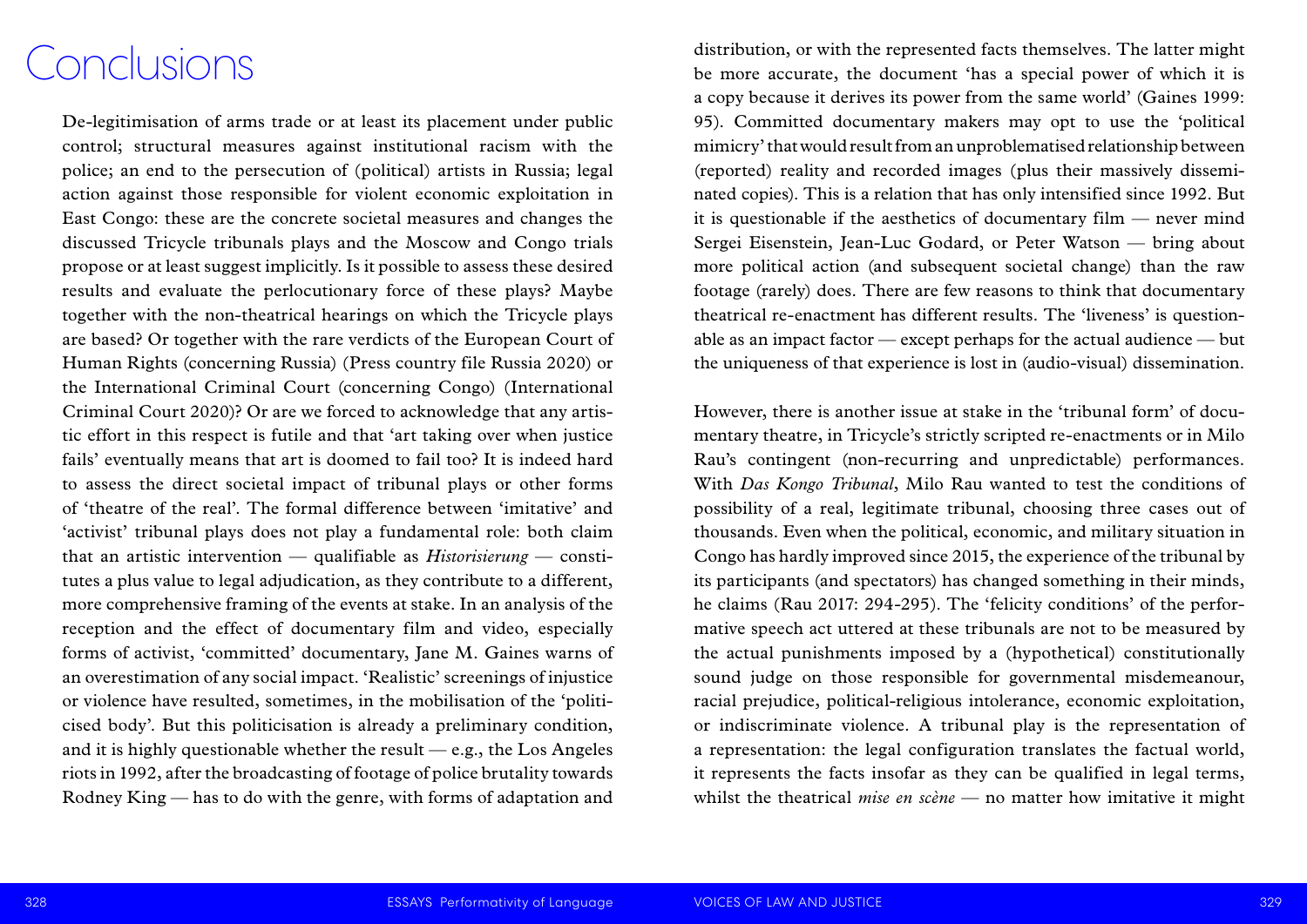of bureaucracy or 'statelessness' in Congo (Miruho). These strategies become transparent in the theatrical event with a precisely circumscribed space-and-time (and a suspension of disbelief) and they are identifiable as postponing/distinguishing (*différant*) devices. Such strategies distinguish between reality and its representation (or iteration), and they postpone responsibilities concerning claiming the rules, applying the rules, or complying to the rules — and all the other versions of lawabiding behaviour (including its opposites, i.e. its infringements).

Heather Schuster says, analysing a case that the Supreme Court of Florida once got entangled in, that the last resort of legal performativity — in Butler's sense wherein speech acts construct the legal *persona* — is the constitution of the legal subject as a provisional citizenship, never able (or never ready) to acknowledge the complex reality of the body (Schuster 1999: 196-199). This idea is interesting, since it makes legal and theatrical illocution – and thus their felicity conditions, their 'happiness' — more comparable. Although Schuster understands this performative failure — which is structural for speech, as Derrida suggests in his critique of Austin — as politically malignant, it can also be seen as a confession of the contingency of any linguistic utterance which pretends to coincide seamlessly with the body — the physical body or, metaphorically, the social body. In the tribunal plays, all characters try to define the context and the conventions in which their illocutionary statement should be felicitous: consensus on paternalistic government, convivial relationships between police and citizens, acceptance of national-orthodox Russia, subservience to political leaders, strong or weak. However, where the law obscures, as a necessary strategy, this inability to discipline the body with speech, the theatre lays it bare. By not being felicitous, by affirming itself as an 'etiolation' of real action, the theatre displays vulnerable bodies, even when they are stand-ins such as professional actors. The theatre subtly undermines the 'paternity' of the law, it does not accept the provisional nature of legal citizenship as a *fait accompli*. •

be — translates the first translation, again. Taking into account that the normative framework used in the first (legal) translation has, in its normativity itself, an abyssal character (see Derrida), the *mise en abyme*  is only extended, maybe *ad infinitum* — resulting in the indeterminate character of 'felicity' itself.

The theatrical gaze, however, makes an alternative interpretation of the efficiency and impact of these productions possible, by interrogating the felicity conditions of legal speech acts or, to be more precise, speech acts in a conventionally accepted 'mock' legal context. The discussed examples show how all the witnesses — actors or real witnesses — are trying to create their own context for the perception of the reality of the case as a whole. In the theatre this happens all the time, so the focus can shift to the details, or at least to different details. The Russian journalist Maxim Shevshenko, acting as a 'mock' constitutionalist, is excessive in this respect, by re-defining explicitly the notion of rule of law, but others do not fail to do the same regarding, for example, the importance of confidentiality for political decision-making (Gore-Booth), the reduction of social-racial contradictions to private disputes (DC Holden), or the structural inertia of governance (Miruho). In some cases, these affirmations (or even confessions) are to be seen as excuses for what these witnesses experience themselves as transgressive acts. But the (theatre) spectator  $-$  not worried about the physical outcome of the process, simply because there is no such outcome: no fine, no jail observes how speech acts perform their own realities by trying to create their own 'felicity conditions', all within the overarching framework of speech itself, without regard to the referential consequences outside the (imitated) courtroom. With regards to the above case studies this would equate to the desired fluency of governmental affairs (Gore-Booth), the imagined convivial and apolitical relationship between police and bereaved families (DC Holden), the unconditional defence of the unity of state and church in Russia (Shevshenko), or the structural impotence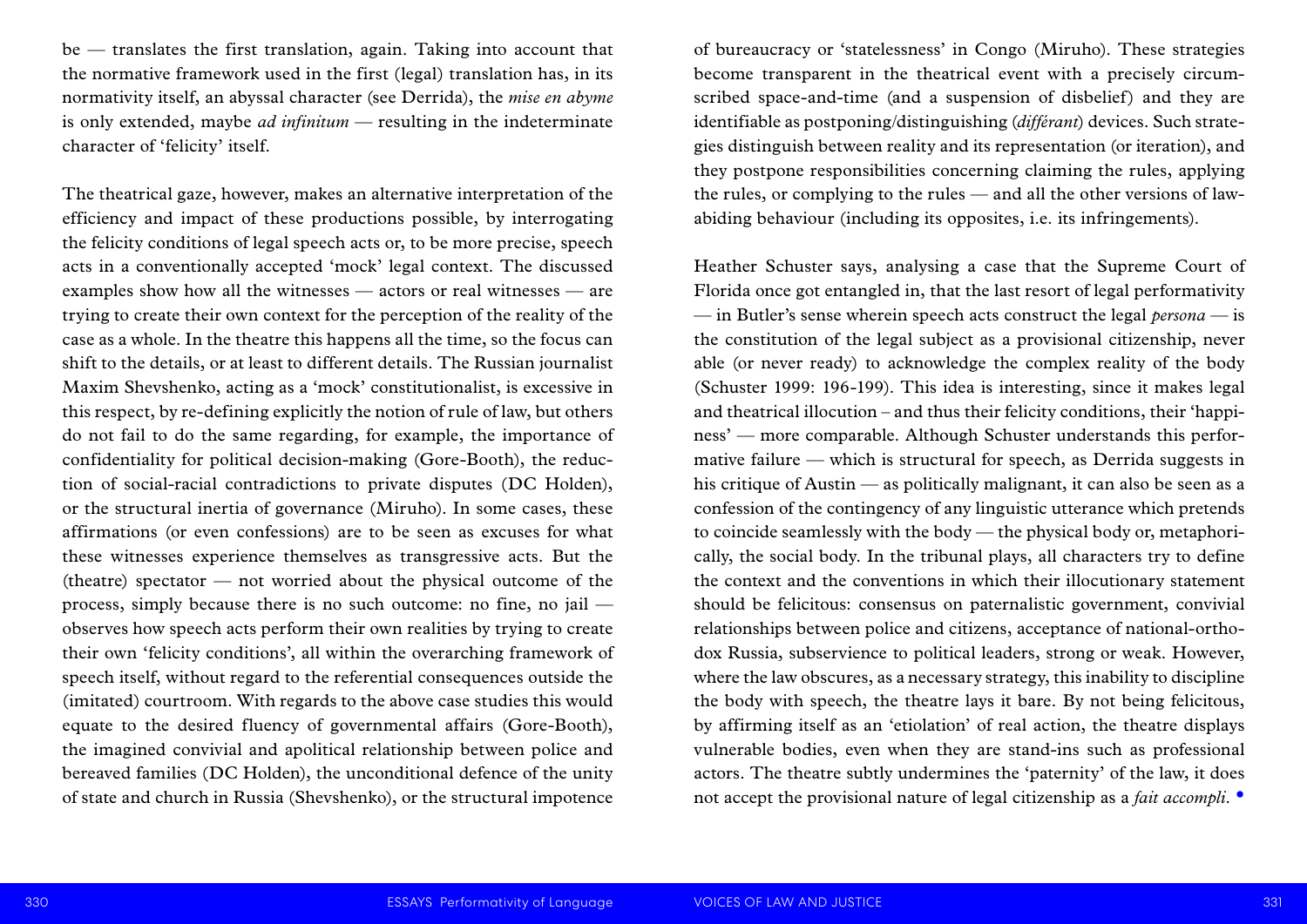**—— 1990/1999.** *Gender Trouble: Feminism and the Subversion of Identity*, 2nd edn

- (London / New York: Routledge)
- **CHARNOCK, ROSS. 2006.** 'Overruling as a Speech Act: Performativity and Normative Discourse', *Journal of Pragmatics*, 41: 401-426
- **COZENS, CLAIRE. 2004.** 'Widespread Scepticism to Hutton "Whitewash"' 29 January *[https://www.theguardian.com/media/2004/jan/29/huttoninquiry.](https://www.theguardian.com/media/2004/jan/29/huttoninquiry.davidkelly2) [davidkelly2](https://www.theguardian.com/media/2004/jan/29/huttoninquiry.davidkelly2)* [accessed 12 October 2020)
- **DERRIDA, JACQUES. 1990.** 'Force de loi: Le "fondement mystique de l'autorité" / 11: 919-1045
- **—— 1972A.** 'La différance', in Jacques Derrida, *Marges de la philosophie* (Paris: Minuit), pp. 1-29
- **—— 1972B.** 'Signature, événement, contexte', in Jacques Derrida, *Marges de la philosophie* (Paris: Minuit), pp. 365-393

Force of Law: The "Mystical Foundation of Authority'', *Cardozo Law Review*,

**EUROPEAN COURT OF HUMAN RIGHTS. 2020.** 'Press Country File Russia', September.

*[https://echr.coe.int/Documents/CP\\_Russia\\_ENG.pdf](https://echr.coe.int/Documents/CP_Russia_ENG.pdf)* [accessed 21 December 2020]

**FELDMAN, BENEDICT ALEXANDER. 2018.** 'The Theatre of Culpability: Reading the Tricycle's Tribunal Plays through the Trial of Adolf Eichmann', *Law, Culture* 

- *and the Humanities*: 1-22
- **FISH, STANLEY. 1989.** *Doing What Comes Naturally: Change, Rhetoric, and the Practice of Theory in Literary and Legal Studies* (Durham, N.C.: Duke University Press)
- **—— 1980.** *Is There a Text in This Class? The Authority of Interpretive Communities* (Cambridge, MA: Harvard University Press)
- **GAINES, JANE M. 1999.** 'Political Mimesis', in *Collecting Visible Evidence*, ed. by Jane M. Gaines and Michael Renov (Minneapolis: University of Minnesota Press), pp. 84-102
- *De Standaard*, 2 May
- **GILROY, PAUL. 2000.** *Between Camps: Nations, Cultures and the Allure of Race* (London: Penguin)

**GEENEN, SARA, AND KRISTOF TYTECA. 2008.** 'Ook politiek theater heeft spelregels',

- **ARENDT, HANNAH. [1964] 2011.** *Eichmann in Jerusalem. A Report on the Banality of Evil* (London: Penguin)
- **—— [1963] 1990.** *On Revolution* (London: Penguin)
- **AUSTIN, J.L. 1962.** *How to Do Things with Words* (Oxford: Clarendon Press)
- **BBC NEWS. 2020.** 'Coronavirus: Doreen Lawrence to Head Labour Probe on Minorities'. 24 April, *<https://www.bbc.com/news/uk-politics-52405243>* [accessed 20 December 2020]
- **BEN CHIKHA, CHOKRI. 2017.** *Zoo Humain: De blijde terugkeer van de barbaar* (Leuven: LannooCampus)
- **BENTLEY, ERIC. 1972.** *Are You Now or Have You Ever Been* (Harper & Row: New York)
- **BOOS, SONJA. 2014.** *Speaking the Unspeakable in Postwar Germany: Toward a Public Discourse on the Holocaust* (Ithaca, NY: Cornell University Press)
- **BOSSART, ROLF. 2017.** 'Die Schönheit des Rechts', in *Das Kongo Tribunal*, by Milo Rau (Berlin: Verbrecher Verlag), pp. 8-14
- **BOTTOMS, STEPHEN. 2006.** 'Putting the Document into Documentary: An Unwelcome Corrective?', *The Drama Review*, 50.3: 56-68
- **BRECHT, BERTOLT. 1967A.** 'Der Messingkauf', in Bertolt Brecht, *Gesammelte Werke 16: Schriften zum Theater 2* (Frankfurt am Main: Suhrkamp), pp. 499-657
- **—— 1967B.** 'Die Massnahme', in Bertolt Brecht, *Gesammelte Werke 2: Stücke 21* (Frankfurt am Main: Suhrkamp), pp. 631-664
- **—— 1967C.** 'Zu den Lehrstücken', in Bertolt Brecht, *Gesammelte Werke 17: Schriften zum Theater 3* (Frankfurt am Main: Suhrkamp), pp. 1022-1035
- **BRITTAIN, VICTORIA, NICOLAS KENT, RICHARD NORTON-TAYLOR, AND GILLIAN SLOVO. 2014.** *The Tricycle: Collected Tribunal Plays* (London: Oberon Books)
- **BROOKS, PETER. 2000.** *Troubling Confessions: Speaking Guilt in Law and Literature* (Chicago: The University of Chicago Press)
- **BUTLER, JUDITH. 1997.** *Excitable Speech: A Politics of the Performative* (New York / London: Routledge)

# Bibliography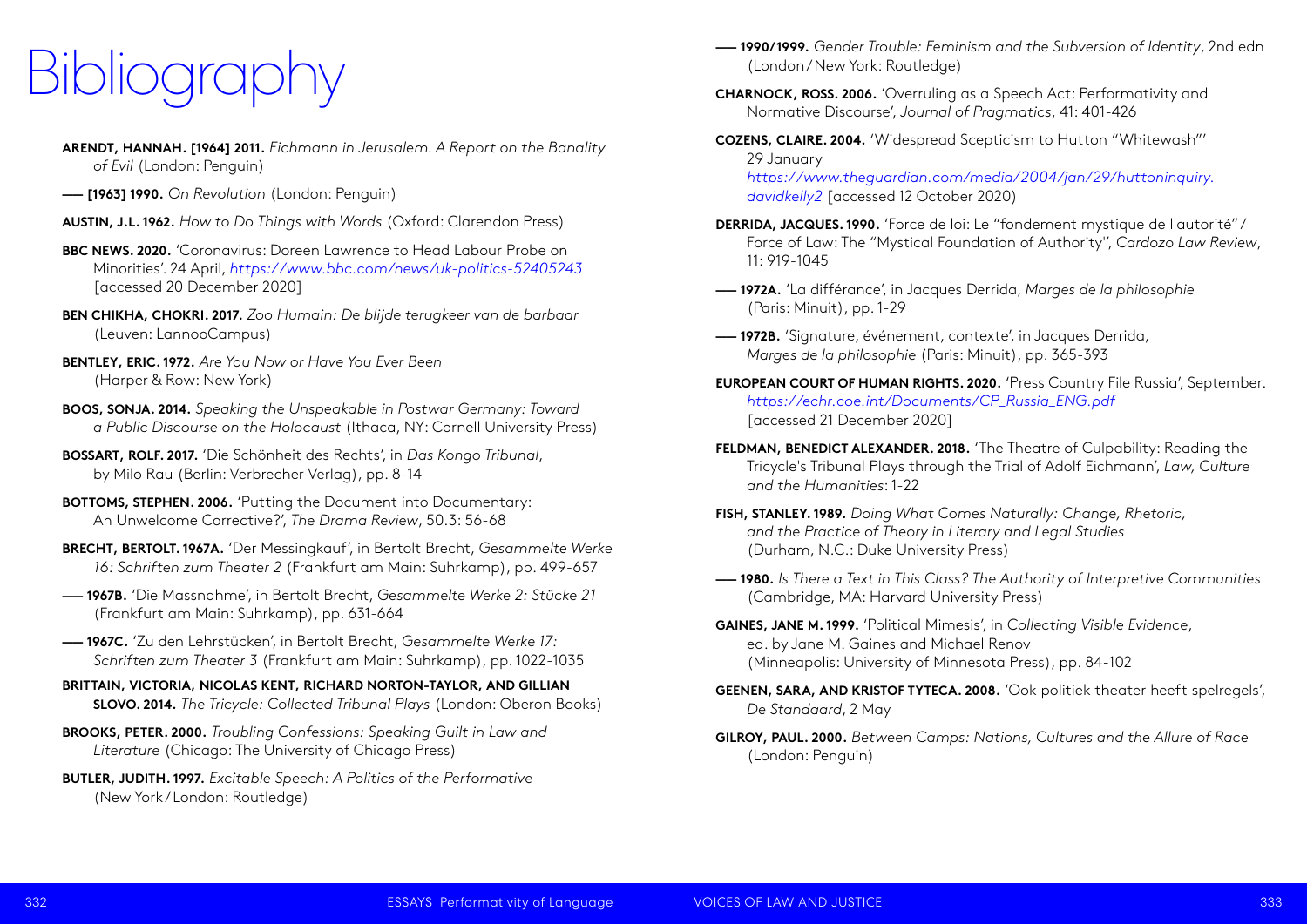**PELLEGRINI, ANN, AND KAREN SHIMAKAWA. 2018.** 'Reenactability' in *Law and Performance*, ed. by Austin Sarat, Lawrence Douglas and Martha Merrill Umphrey (Amherst / Boston, MA: University of Massachusetts Press), pp. 101-121

**PETERS, JULIE STONE. 2008.** 'Legal Performances Good and Bad', *Law, Culture and the Humanities* 4: 179-200

**PRIME MINISTER'S OFFICE. 2013.** 'Working peerages announced', 1 August. *<https://www.gov.uk/government/news/working-peerages-announced>* [accessed 20 December 2020]

*[https://www.thrillist.com/lifestyle/new-york/i-was-a-tourist-at-new-york-](https://www.thrillist.com/lifestyle/new-york/i-was-a-tourist-at-new-york-city-night-court)*

- **RAU, MILO. 2017.** *Das Kongo Tribunal*. (Berlin: Verbrecher Verlag)
- **—— 2018.** 'Een tribunaal als mogelijkheid', *De Standaard*, 11 May
- **—— 2014.** *Die Moskauer Prozesse*. (Berlin: Verbrecher Verlag)
- **REILLY, LAURA. 2015.** 'I Spent the Night Inside the Weird World of NYC Night Court', 12 December. *[city-night-court](https://www.thrillist.com/lifestyle/new-york/i-was-a-tourist-at-new-york-city-night-court)* [accessed 10 October 2020]
- **REINELT, JANELLE. 2006.** 'Toward a Poetics of Theatre and Public Events', *The Drama Review*, 30.3: 69-87
- **'ROE VS. WADE.' 1973.** *Library of Congress*. 22 January. *[https://tile.loc.gov/storage-services/service/ll/usrep/usrep410/](https://tile.loc.gov/storage-services/service/ll/usrep/usrep410/usrep410113/usrep410113.pdf) [usrep410113/usrep410113.pdf](https://tile.loc.gov/storage-services/service/ll/usrep/usrep410/usrep410113/usrep410113.pdf)* [accessed 14 October 2020]
- **SCHUSTER, HEATHER. 1999.** 'Reproduction and the State: Between Bodily Performance and Legal Performativity', *Journal of the Theoretical Humanities*, 4.1: 189-206

## *SCOPES FESTIVAL***. 2020.** *[scopesfestival.com](http://www.scopesfestival.com)* [accessed 12 October 2020]

- **SCOTT, JANNY. 1999.** 'Night Court Joins the Theater That Is New York', *The New York Times*, 5 March
- **SEARLE, JOHN R. 1969.** *Speech Acts: An Essay in the Philosophy of Language* (Cambridge: Cambridge University Press)
- **—— 1977.** 'Reiterating the Differences: A Reply to Derrida', *Glyph*, 1: 198-208
- **STOLLER, TERRY. 2013.** *Tales of the Tricycle Theatre* (London: Bloomsbury)

## **TEAMTAALDAVIES VLAAMSE OVERHEID. 2007.** 'Paraplupolitiek', 10 April

*<https://www.vlaanderen.be/taaladvies/paraplupolitiek>* [accessed 15 February 2021]

**HORSMAN, YASCO. 2011.** *Theaters of Justice: Judging, Staging, and Working Through in Arendt, Brecht and Delbo* (Stanford, CA: Stanford University Press)

**INSTITUTE FOR GOVERNMENT. 2018.** 'Public Inquiries', *<https://www.instituteforgovernment.org.uk/explainers/public-inquiries>* [accessed 12 October 2020]

- **INTERNATIONAL CRIMINAL COURT. 2020.** 'Democratic Republic of the Congo', 12 October *<https://www.icc-cpi.int/drc>* [accessed 21 December 2020)
- **KENT, NICOLAS, AND RICHARD NORTON-TAYLOR. 2007.** *Called to Account: The Indictment of Anthony Charles Lynton Blair for the Crime of Aggression Against Iraq. A Hearing* (London: Oberon Books)
- **LAUGIER, SANDRA. 2004.** 'Performativité, normativité et droit', *Archives de Philosophie* 67: 607-627
- **LE ROY, FREDERIK. 2017.** 'The Documentary Doubles of Milo Rau & the International Institute of Political Murder: Realistic Rituals', *Etcetera* 148 *[https://e-tcetera.be/the-documentary-doubles-of-milo-rau-the](https://e-tcetera.be/the-documentary-doubles-of-milo-rau-the-international-institute-of-political-murder/)[international-institute-of-political-murder/](https://e-tcetera.be/the-documentary-doubles-of-milo-rau-the-international-institute-of-political-murder/)* [accessed 20 December 2020]
- **LEGENDRE, PIERRE. 1989.** *Le crime du caporal Lortie: Traité sur le Père* (Paris: Fayard)
- **MEGSON, CHRIS. 2009.** '"Half the Picture": "A Certain Frisson" at the Tricycle Theatre', in *Get Real: Documentary Theatre Past and Present*, ed. by Alison Forsyth and Chris Megson (London: Palgrave Macmillan), pp. 195-208
- **MORGAN, RICHARD GREGORY. 1977.** 'Roe v. Wade and the Lesson of the Pre-Roe Case Law', *Michigan Law Review*, 77: 1724-1748
- **MÜLLER, TOBI. 2014.** 'Das Theater als unmoralische Antstalt', in *Die Zürcher Prozesse*, by Milo Rau, (Berlin: Verbrecher Verlag), pp. 10-15
- **NORTON-TAYLOR, RICHARD. 2008.** 'Richard Norton-Taylor', in *Verbatim Verbatim: Contemporary Documentary Theatre*, ed. by Will Hammond and Dan Steward (London: Oberon Books), pp. 103-131
- **—— 1999.** *The Colour of Justice: Based on the Transcripts of the Stephen Lawrence Inquiry* (London: Oberon Books)
- **—— 1995.** *Truth Is a Difficult Concept. Inside the Scott Inquiry*  (London: Fourth Estate)